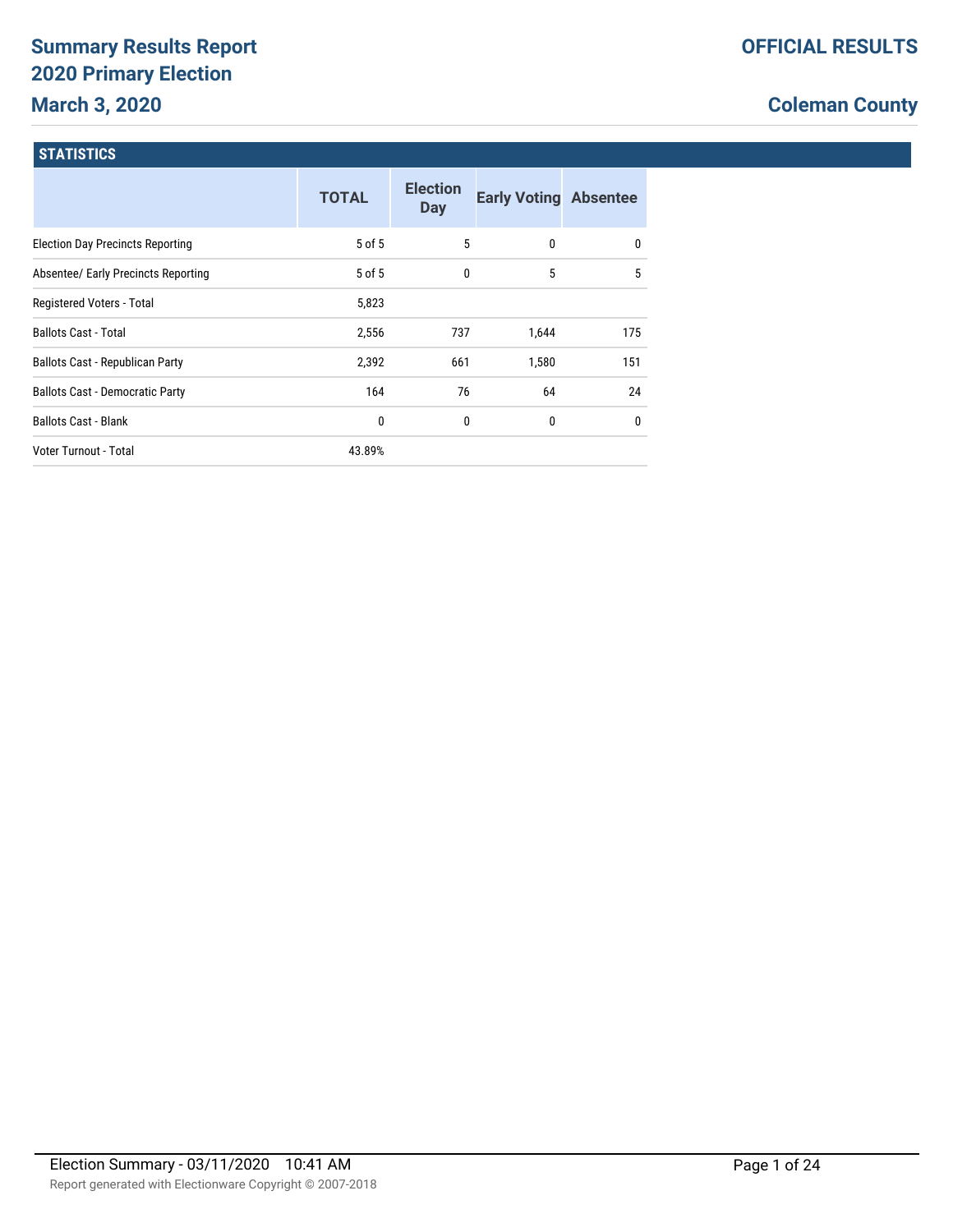#### **REP President**

Vote For 1

|                                | <b>TOTAL</b>   | <b>VOTE %</b> | <b>Election</b><br><b>Day</b> | <b>Early Voting Absentee</b> |                |
|--------------------------------|----------------|---------------|-------------------------------|------------------------------|----------------|
| Joe Walsh                      | 21             | 0.89%         | 10                            | 11                           | 0              |
| Zoltan G. Istvan               | 0              | 0.00%         | 0                             | 0                            | 0              |
| <b>Bob Ely</b>                 | $\overline{2}$ | 0.08%         | 1                             | 1                            | 0              |
| <b>Bill Weld</b>               | 12             | 0.51%         | 5                             | 6                            | 1              |
| Donald J. Trump                | 2,238          | 94.99%        | 608                           | 1,487                        | 143            |
| Matthew John Matern            | 5              | 0.21%         | 5                             | $\mathbf{0}$                 | 0              |
| Roque Rocky DeLa Fuente Guerra | 13             | 0.55%         | 6                             | 6                            | 1              |
| Uncommitted                    | 65             | 2.76%         | 17                            | 44                           | 4              |
| <b>Total Votes Cast</b>        | 2,356          | 100.00%       | 652                           | 1,555                        | 149            |
| Overvotes                      | 0              |               | 0                             | $\mathbf{0}$                 | $\mathbf{0}$   |
| <b>Undervotes</b>              | 36             |               | 9                             | 25                           | $\overline{2}$ |
| <b>Contest Totals</b>          | 2,392          |               | 661                           | 1,580                        | 151            |
| <b>Precincts Reporting</b>     |                | 5 of 5        |                               |                              |                |

#### **REP US Senator**

|                            | <b>TOTAL</b> | <b>VOTE %</b> | <b>Election</b><br><b>Day</b> | <b>Early Voting Absentee</b> |              |
|----------------------------|--------------|---------------|-------------------------------|------------------------------|--------------|
| <b>Dwayne Stovall</b>      | 386          | 17.09%        | 114                           | 260                          | 12           |
| Virgil Bierschwale         | 32           | 1.42%         | 12                            | 19                           | 1            |
| John Cornyn                | 1,613        | 71.43%        | 413                           | 1,076                        | 124          |
| <b>Mark Yancey</b>         | 145          | 6.42%         | 52                            | 86                           | 7            |
| John Anthony Castro        | 82           | 3.63%         | 32                            | 49                           | $\mathbf{1}$ |
| <b>Total Votes Cast</b>    | 2,258        | 100.00%       | 623                           | 1,490                        | 145          |
| Overvotes                  | 0            |               | $\mathbf{0}$                  | $\mathbf 0$                  | $\mathbf{0}$ |
| <b>Undervotes</b>          | 134          |               | 38                            | 90                           | 6            |
| <b>Contest Totals</b>      | 2,392        |               | 661                           | 1,580                        | 151          |
| <b>Precincts Reporting</b> |              | 5 of 5        |                               |                              |              |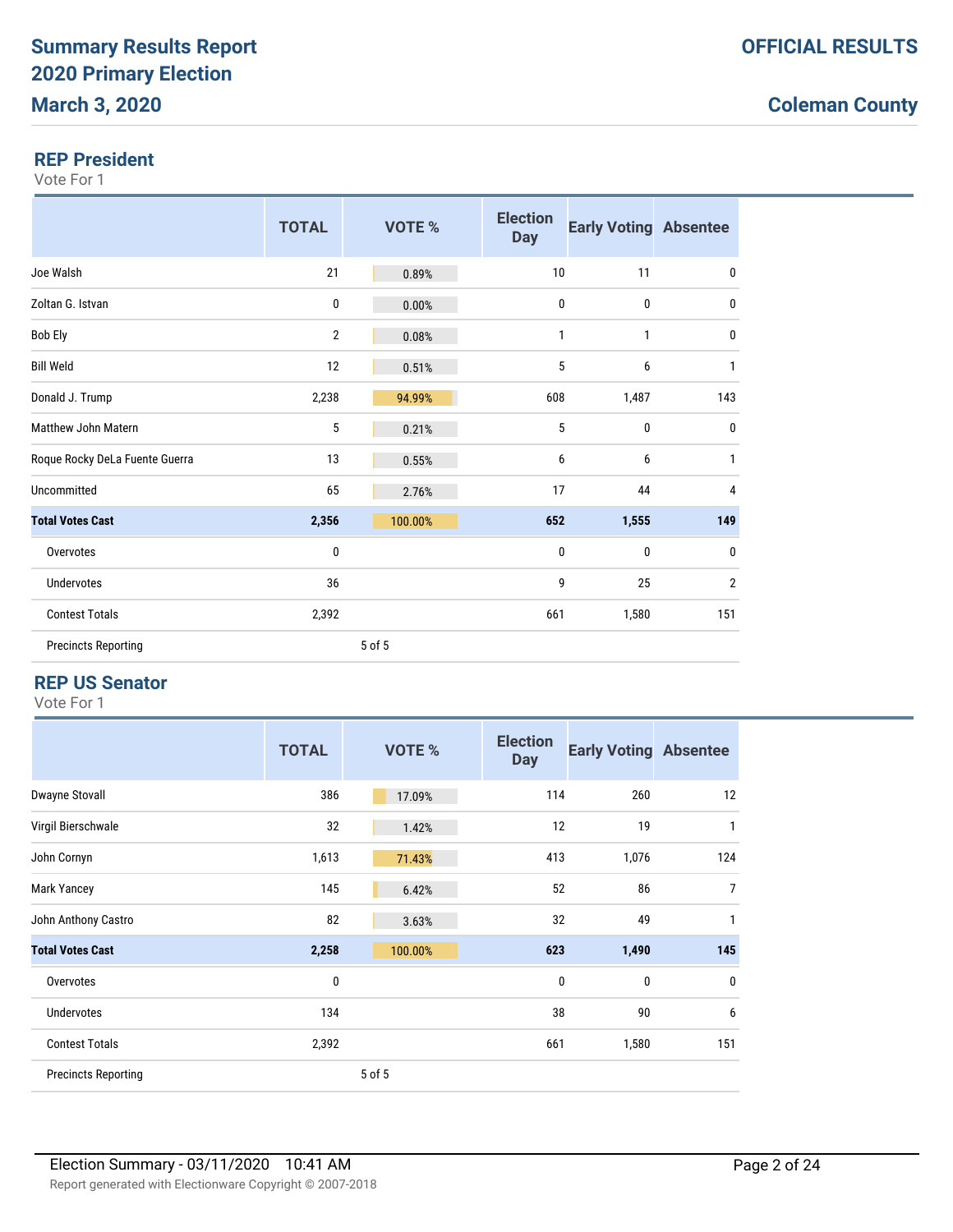**REP US Representative, Dist 11**

Vote For 1

|                            | <b>TOTAL</b> | <b>VOTE %</b> | <b>Election</b><br><b>Day</b> | <b>Early Voting Absentee</b> |              |
|----------------------------|--------------|---------------|-------------------------------|------------------------------|--------------|
| <b>Brandon Batch</b>       | 394          | 17.30%        | 138                           | 243                          | 13           |
| J. Ross Lacy               | 37           | 1.62%         | 9                             | 23                           | 5            |
| Casey Gray                 | 104          | 4.57%         | 34                            | 67                           | 3            |
| Wesley W. Virdell          | 63           | 2.77%         | 22                            | 38                           | 3            |
| Gene Barber                | 24           | 1.05%         | $\overline{7}$                | 16                           | $\mathbf{1}$ |
| August Pfluger             | 1,383        | 60.71%        | 339                           | 947                          | 97           |
| <b>Robert Tucker</b>       | 81           | 3.56%         | 20                            | 57                           | 4            |
| J.D. Faircloth             | 44           | 1.93%         | 13                            | 27                           | 4            |
| Ned Luscombe               | 57           | 2.50%         | 15                            | 39                           | 3            |
| Jamie Berryhill            | 91           | 3.99%         | 30                            | 55                           | 6            |
| <b>Total Votes Cast</b>    | 2,278        | 100.00%       | 627                           | 1,512                        | 139          |
| Overvotes                  | 0            |               | 0                             | 0                            | 0            |
| <b>Undervotes</b>          | 114          |               | 34                            | 68                           | 12           |
| <b>Contest Totals</b>      | 2,392        |               | 661                           | 1,580                        | 151          |
| <b>Precincts Reporting</b> |              | 5 of 5        |                               |                              |              |

### **REP Railroad Commissioner**

|                            | <b>TOTAL</b> | <b>VOTE %</b> | <b>Election</b><br><b>Day</b> | <b>Early Voting Absentee</b> |     |
|----------------------------|--------------|---------------|-------------------------------|------------------------------|-----|
| James "Jim" Wright         | 1,669        | 76.70%        | 482                           | 1,100                        | 87  |
| <b>Ryan Sitton</b>         | 507          | 23.30%        | 127                           | 332                          | 48  |
| <b>Total Votes Cast</b>    | 2,176        | 100.00%       | 609                           | 1,432                        | 135 |
| Overvotes                  | 0            |               | 0                             | 0                            | 0   |
| Undervotes                 | 216          |               | 52                            | 148                          | 16  |
| <b>Contest Totals</b>      | 2,392        |               | 661                           | 1,580                        | 151 |
| <b>Precincts Reporting</b> |              | 5 of 5        |                               |                              |     |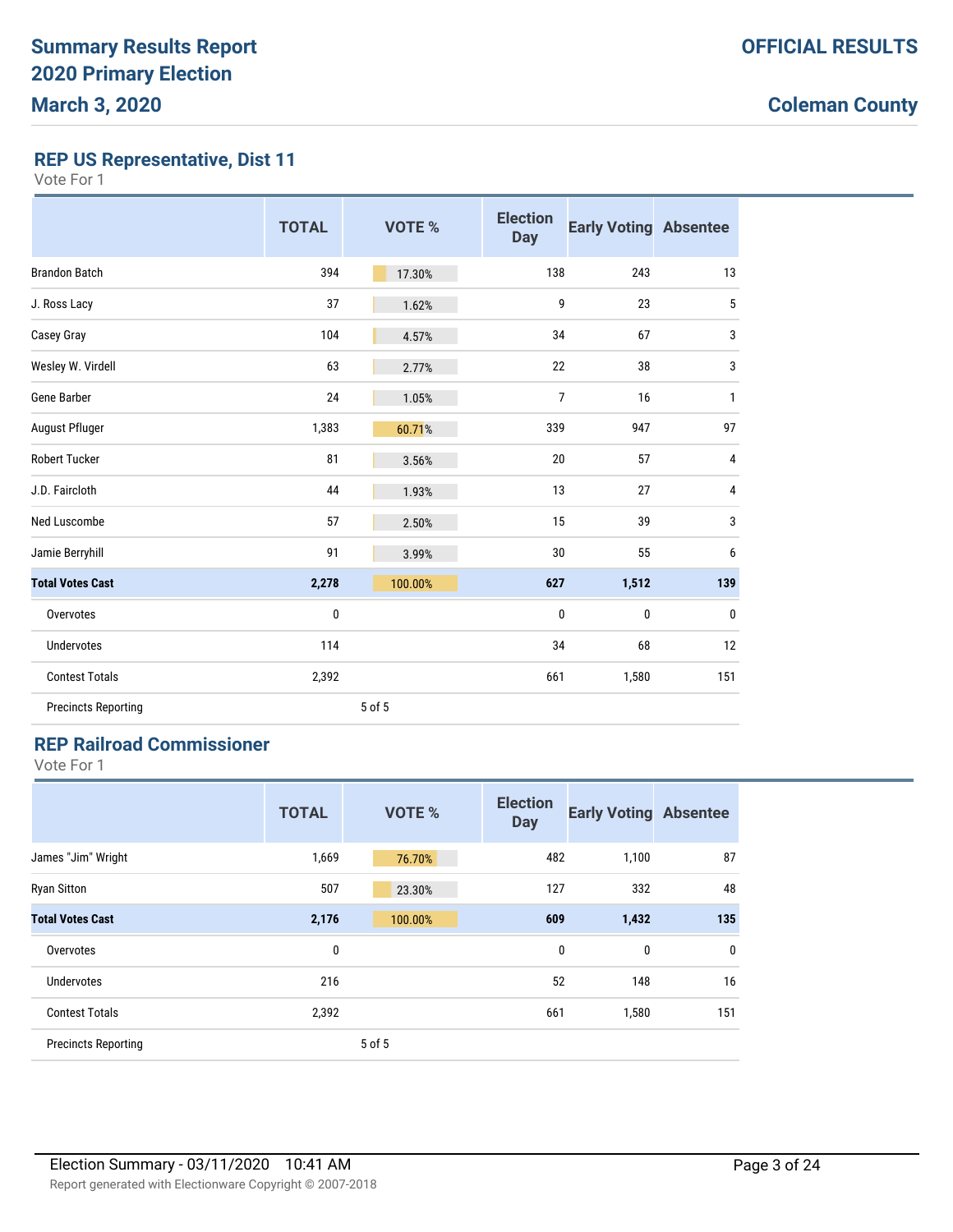**REP Chief Justice, Supreme Court**

| Vote For |  |  |
|----------|--|--|
|----------|--|--|

|                            | <b>TOTAL</b> | <b>VOTE %</b> | <b>Election</b><br><b>Day</b> | <b>Early Voting Absentee</b> |              |
|----------------------------|--------------|---------------|-------------------------------|------------------------------|--------------|
| Nathan Hecht               | 2,148        | 100.00%       | 603                           | 1,419                        | 126          |
| <b>Total Votes Cast</b>    | 2,148        | 100.00%       | 603                           | 1,419                        | 126          |
| Overvotes                  | 0            |               | 0                             | $\mathbf 0$                  | $\mathbf{0}$ |
| Undervotes                 | 244          |               | 58                            | 161                          | 25           |
| <b>Contest Totals</b>      | 2,392        |               | 661                           | 1,580                        | 151          |
| <b>Precincts Reporting</b> |              | 5 of 5        |                               |                              |              |

### **REP Justice, Supreme Court, Pl 6**

Vote For 1

|                            | <b>TOTAL</b> | <b>VOTE %</b> | <b>Election</b><br><b>Day</b> | <b>Early Voting Absentee</b> |     |
|----------------------------|--------------|---------------|-------------------------------|------------------------------|-----|
| Jane Bland                 | 2,145        | 100.00%       | 607                           | 1,417                        | 121 |
| <b>Total Votes Cast</b>    | 2,145        | 100.00%       | 607                           | 1,417                        | 121 |
| Overvotes                  | 0            |               | 0                             | 0                            | 0   |
| Undervotes                 | 247          |               | 54                            | 163                          | 30  |
| <b>Contest Totals</b>      | 2,392        |               | 661                           | 1,580                        | 151 |
| <b>Precincts Reporting</b> |              | 5 of 5        |                               |                              |     |

#### **REP Justice, Supreme Court, Pl 7**

|                            | <b>TOTAL</b> | <b>VOTE %</b> | <b>Election</b><br><b>Day</b> | <b>Early Voting Absentee</b> |     |
|----------------------------|--------------|---------------|-------------------------------|------------------------------|-----|
| Jeff Boyd                  | 2,140        | 100.00%       | 608                           | 1,408                        | 124 |
| <b>Total Votes Cast</b>    | 2,140        | 100.00%       | 608                           | 1,408                        | 124 |
| Overvotes                  | 0            |               | 0                             | 0                            | 0   |
| <b>Undervotes</b>          | 252          |               | 53                            | 172                          | 27  |
| <b>Contest Totals</b>      | 2,392        |               | 661                           | 1,580                        | 151 |
| <b>Precincts Reporting</b> |              | 5 of 5        |                               |                              |     |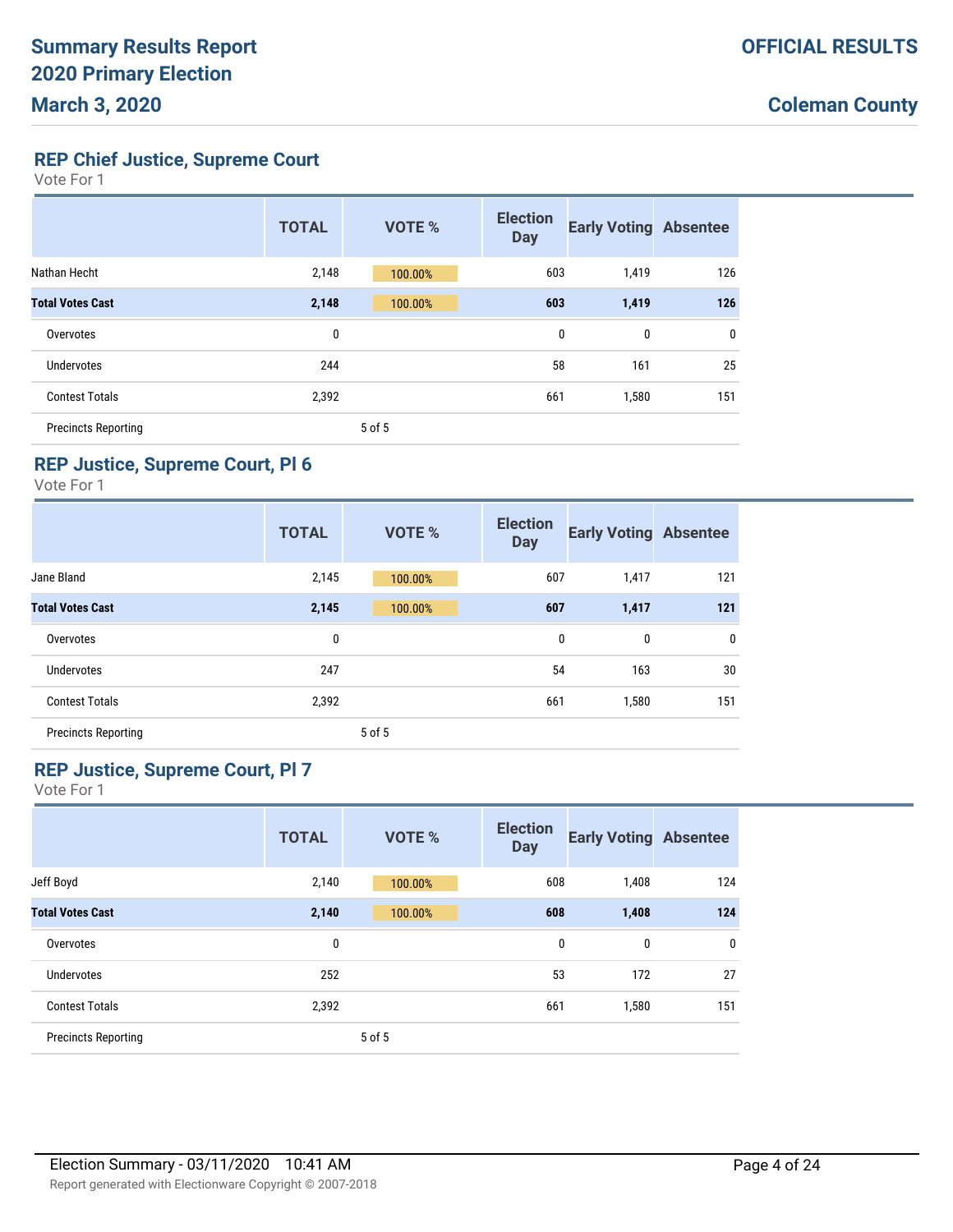**REP Justice, Supreme Court, Pl 8**

Vote For 1

|                            | <b>TOTAL</b> | <b>VOTE %</b> | <b>Election</b><br><b>Day</b> | <b>Early Voting Absentee</b> |              |
|----------------------------|--------------|---------------|-------------------------------|------------------------------|--------------|
| <b>Brett Busby</b>         | 2,137        | 100.00%       | 603                           | 1,408                        | 126          |
| <b>Total Votes Cast</b>    | 2,137        | 100.00%       | 603                           | 1,408                        | 126          |
| Overvotes                  | 0            |               | $\mathbf{0}$                  | $\mathbf 0$                  | $\mathbf{0}$ |
| <b>Undervotes</b>          | 255          |               | 58                            | 172                          | 25           |
| <b>Contest Totals</b>      | 2,392        |               | 661                           | 1,580                        | 151          |
| <b>Precincts Reporting</b> |              | 5 of 5        |                               |                              |              |

### **REP Judge, Ct of Crim App, Pl 3**

Vote For 1

|                            | <b>TOTAL</b> | <b>VOTE %</b> | <b>Election</b><br><b>Day</b> | <b>Early Voting Absentee</b> |             |
|----------------------------|--------------|---------------|-------------------------------|------------------------------|-------------|
| <b>Bert Richardson</b>     | 1,393        | 65.77%        | 373                           | 929                          | 91          |
| Gina Parker                | 725          | 34.23%        | 226                           | 459                          | 40          |
| <b>Total Votes Cast</b>    | 2,118        | 100.00%       | 599                           | 1,388                        | 131         |
| Overvotes                  | 0            |               | 0                             | 0                            | $\mathbf 0$ |
| Undervotes                 | 274          |               | 62                            | 192                          | 20          |
| <b>Contest Totals</b>      | 2,392        |               | 661                           | 1,580                        | 151         |
| <b>Precincts Reporting</b> |              | 5 of 5        |                               |                              |             |

#### **REP Judge, Ct of Crim App, Pl 4**

|                            | <b>TOTAL</b> | <b>VOTE %</b> | <b>Election</b><br><b>Day</b> | <b>Early Voting Absentee</b> |     |
|----------------------------|--------------|---------------|-------------------------------|------------------------------|-----|
| Kevin Patrick Yeary        | 2,134        | 100.00%       | 608                           | 1,402                        | 124 |
| <b>Total Votes Cast</b>    | 2,134        | 100.00%       | 608                           | 1,402                        | 124 |
| Overvotes                  | 0            |               | $\mathbf 0$                   | 0                            | 0   |
| Undervotes                 | 258          |               | 53                            | 178                          | 27  |
| <b>Contest Totals</b>      | 2,392        |               | 661                           | 1,580                        | 151 |
| <b>Precincts Reporting</b> |              | 5 of 5        |                               |                              |     |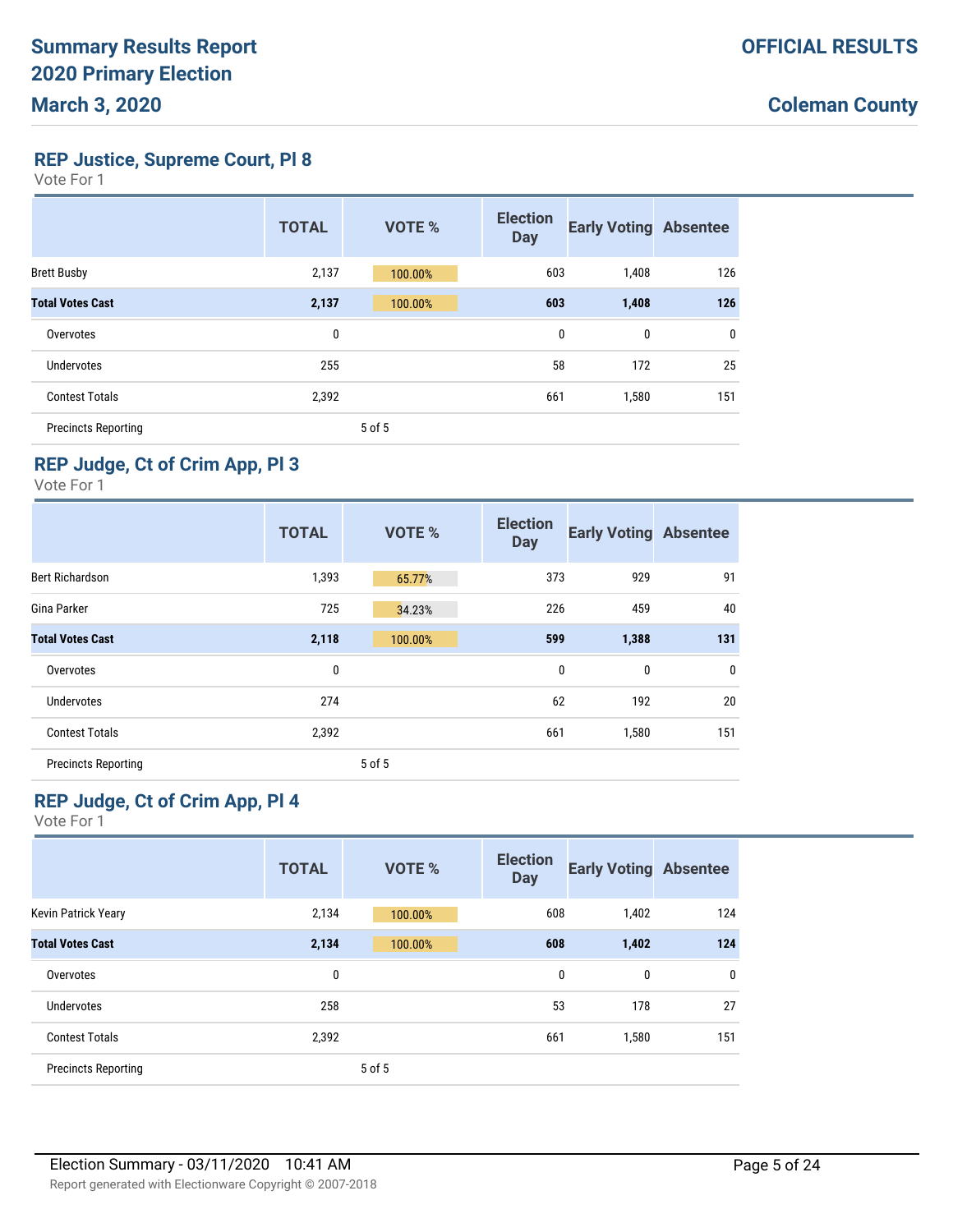**REP Judge, Ct of Crim App, Pl 9**

| nte F |  |  |
|-------|--|--|
|-------|--|--|

|                            | <b>TOTAL</b> | <b>VOTE %</b> | <b>Election</b><br><b>Day</b> | <b>Early Voting Absentee</b> |     |
|----------------------------|--------------|---------------|-------------------------------|------------------------------|-----|
| David Newell               | 2,116        | 100.00%       | 603                           | 1,392                        | 121 |
| <b>Total Votes Cast</b>    | 2,116        | 100.00%       | 603                           | 1,392                        | 121 |
| Overvotes                  | 0            |               | 0                             | 0                            | 0   |
| Undervotes                 | 276          |               | 58                            | 188                          | 30  |
| <b>Contest Totals</b>      | 2,392        |               | 661                           | 1,580                        | 151 |
| <b>Precincts Reporting</b> |              | 5 of 5        |                               |                              |     |

### **REP Member, State BoE, Dist 15**

Vote For 1

|                            | <b>TOTAL</b> | <b>VOTE %</b> | <b>Election</b><br><b>Day</b> | <b>Early Voting Absentee</b> |             |
|----------------------------|--------------|---------------|-------------------------------|------------------------------|-------------|
| Jay Johnson                | 2,121        | 100.00%       | 603                           | 1,393                        | 125         |
| <b>Total Votes Cast</b>    | 2,121        | 100.00%       | 603                           | 1,393                        | 125         |
| Overvotes                  | 0            |               | $\mathbf{0}$                  | 0                            | $\mathbf 0$ |
| Undervotes                 | 271          |               | 58                            | 187                          | 26          |
| <b>Contest Totals</b>      | 2,392        |               | 661                           | 1,580                        | 151         |
| <b>Precincts Reporting</b> |              | 5 of 5        |                               |                              |             |

#### **REP State Senator, Dist 28**

|                            | <b>TOTAL</b> | <b>VOTE %</b> | <b>Election</b><br><b>Day</b> | <b>Early Voting Absentee</b> |     |
|----------------------------|--------------|---------------|-------------------------------|------------------------------|-----|
| <b>Charles Perry</b>       | 2,146        | 100.00%       | 611                           | 1,405                        | 130 |
| <b>Total Votes Cast</b>    | 2,146        | 100.00%       | 611                           | 1,405                        | 130 |
| Overvotes                  | 0            |               | 0                             | 0                            | 0   |
| <b>Undervotes</b>          | 246          |               | 50                            | 175                          | 21  |
| <b>Contest Totals</b>      | 2,392        |               | 661                           | 1,580                        | 151 |
| <b>Precincts Reporting</b> |              | 5 of 5        |                               |                              |     |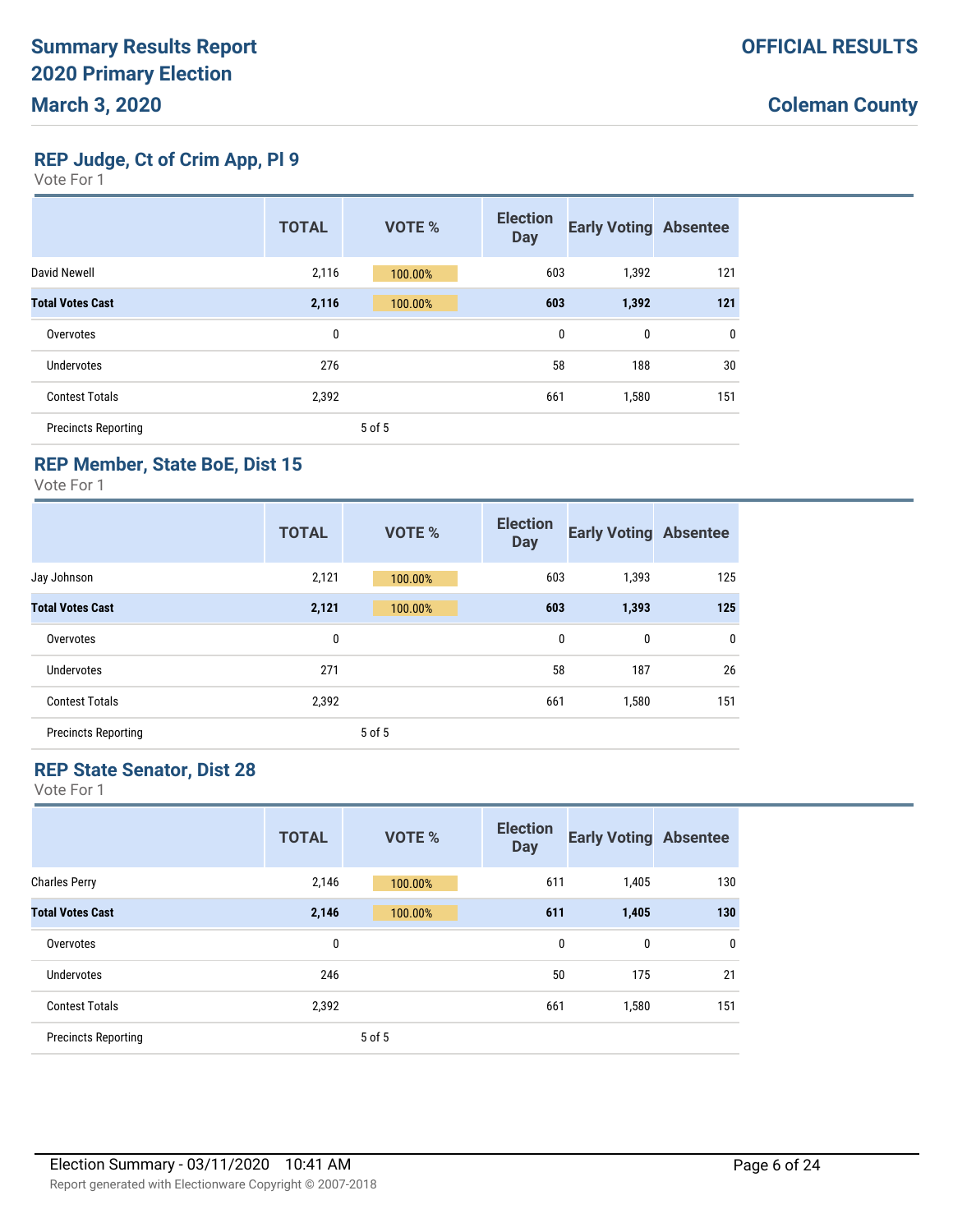**REP State Representative, Dist 60**

Vote For 1

|                            | <b>TOTAL</b> | <b>VOTE %</b> | <b>Election</b><br><b>Day</b> | <b>Early Voting Absentee</b> |             |
|----------------------------|--------------|---------------|-------------------------------|------------------------------|-------------|
| Kellye Sorelle             | 141          | 6.21%         | 38                            | 98                           | 5           |
| Christopher M. Perricone   | 73           | 3.22%         | 32                            | 40                           | 1           |
| Glenn Rogers               | 1,179        | 51.96%        | 303                           | 797                          | 79          |
| Jon Francis                | 876          | 38.61%        | 250                           | 570                          | 56          |
| <b>Total Votes Cast</b>    | 2,269        | 100.00%       | 623                           | 1,505                        | 141         |
| Overvotes                  | 0            |               | 0                             | 0                            | $\mathbf 0$ |
| <b>Undervotes</b>          | 123          |               | 38                            | 75                           | 10          |
| <b>Contest Totals</b>      | 2,392        |               | 661                           | 1,580                        | 151         |
| <b>Precincts Reporting</b> |              | 5 of 5        |                               |                              |             |

### **REP Justice, 11th Ct of App Dist, Pl 2**

|                            | <b>TOTAL</b> | <b>VOTE %</b> | <b>Election</b><br><b>Day</b> | <b>Early Voting Absentee</b> |              |
|----------------------------|--------------|---------------|-------------------------------|------------------------------|--------------|
| <b>Bruce Williams</b>      | 1,691        | 83.18%        | 494                           | 1,106                        | 91           |
| Frank Hunold               | 342          | 16.82%        | 82                            | 236                          | 24           |
| <b>Total Votes Cast</b>    | 2,033        | 100.00%       | 576                           | 1,342                        | 115          |
| Overvotes                  | 1            |               | 0                             | 0                            | $\mathbf{1}$ |
| <b>Undervotes</b>          | 358          |               | 85                            | 238                          | 35           |
| <b>Contest Totals</b>      | 2,392        |               | 661                           | 1,580                        | 151          |
| <b>Precincts Reporting</b> |              | 5 of 5        |                               |                              |              |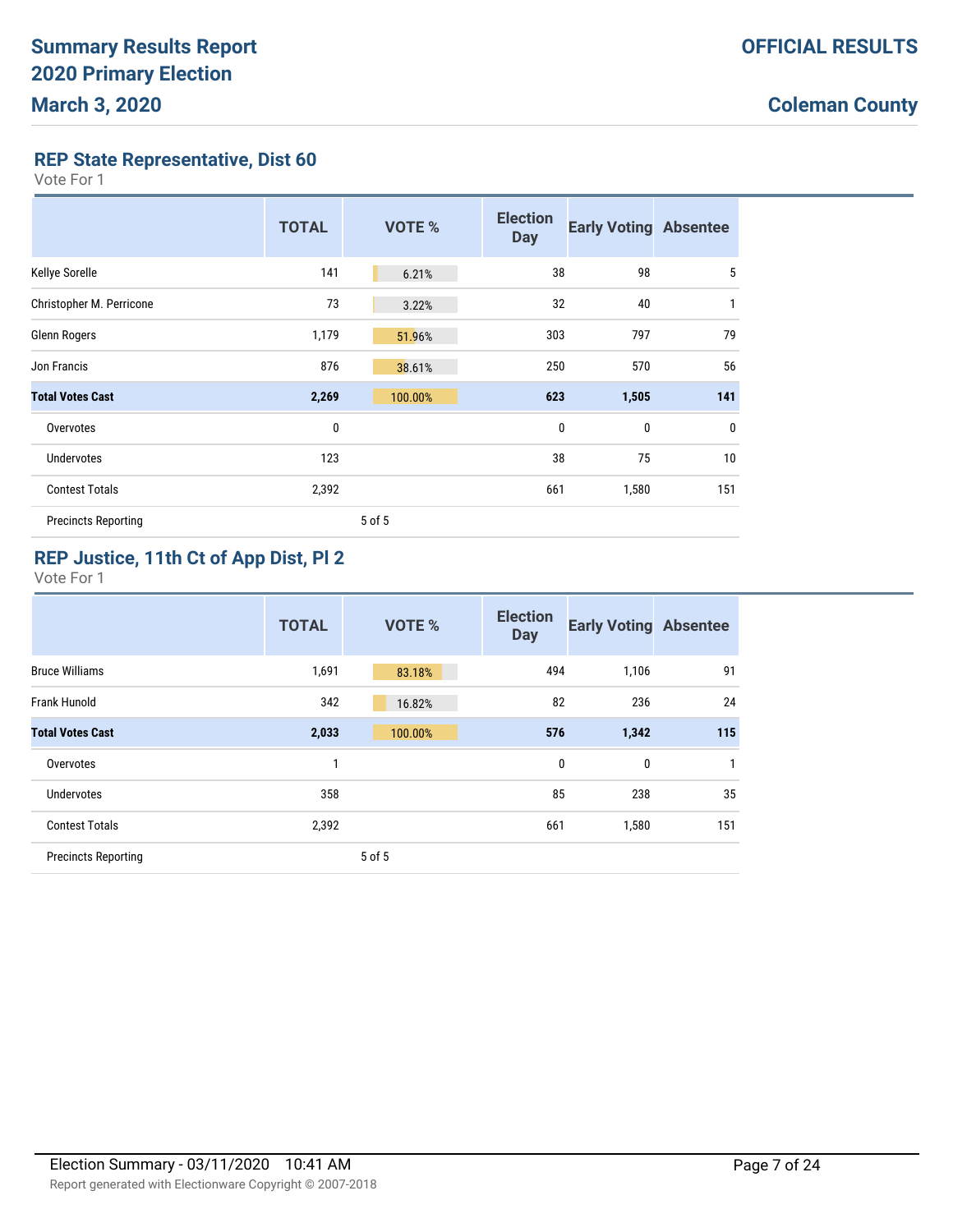**REP Justice, 11th Ct of App Dist, Pl 3**

| Vote For |  |  |
|----------|--|--|
|----------|--|--|

|                            | <b>TOTAL</b> | <b>VOTE %</b> | <b>Election</b><br><b>Day</b> | <b>Early Voting Absentee</b> |             |
|----------------------------|--------------|---------------|-------------------------------|------------------------------|-------------|
| W. Stacy Trotter           | 2,111        | 100.00%       | 600                           | 1,385                        | 126         |
| <b>Total Votes Cast</b>    | 2,111        | 100.00%       | 600                           | 1,385                        | 126         |
| Overvotes                  | 0            |               | 0                             | 0                            | $\mathbf 0$ |
| Undervotes                 | 281          |               | 61                            | 195                          | 25          |
| <b>Contest Totals</b>      | 2,392        |               | 661                           | 1,580                        | 151         |
| <b>Precincts Reporting</b> |              | 5 of 5        |                               |                              |             |

### **REP Dist Judge, 42nd Judicial Dist**

Vote For 1

|                            | <b>TOTAL</b> | <b>VOTE %</b> | <b>Election</b><br><b>Day</b> | <b>Early Voting Absentee</b> |     |
|----------------------------|--------------|---------------|-------------------------------|------------------------------|-----|
| James Eidson               | 2,155        | 100.00%       | 604                           | 1,422                        | 129 |
| <b>Total Votes Cast</b>    | 2,155        | 100.00%       | 604                           | 1,422                        | 129 |
| Overvotes                  | 0            |               | 0                             | 0                            | 0   |
| Undervotes                 | 237          |               | 57                            | 158                          | 22  |
| <b>Contest Totals</b>      | 2,392        |               | 661                           | 1,580                        | 151 |
| <b>Precincts Reporting</b> |              | 5 of 5        |                               |                              |     |

#### **REP Dist Attorney, 42nd Judicial Dist**

|                            | <b>TOTAL</b> | <b>VOTE %</b> | <b>Election</b><br><b>Day</b> | <b>Early Voting Absentee</b> |     |
|----------------------------|--------------|---------------|-------------------------------|------------------------------|-----|
| <b>Heath Hemphill</b>      | 2,230        | 100.00%       | 618                           | 1,483                        | 129 |
| <b>Total Votes Cast</b>    | 2,230        | 100.00%       | 618                           | 1,483                        | 129 |
| Overvotes                  | 0            |               | 0                             | 0                            | 0   |
| <b>Undervotes</b>          | 162          |               | 43                            | 97                           | 22  |
| <b>Contest Totals</b>      | 2,392        |               | 661                           | 1,580                        | 151 |
| <b>Precincts Reporting</b> |              | 5 of 5        |                               |                              |     |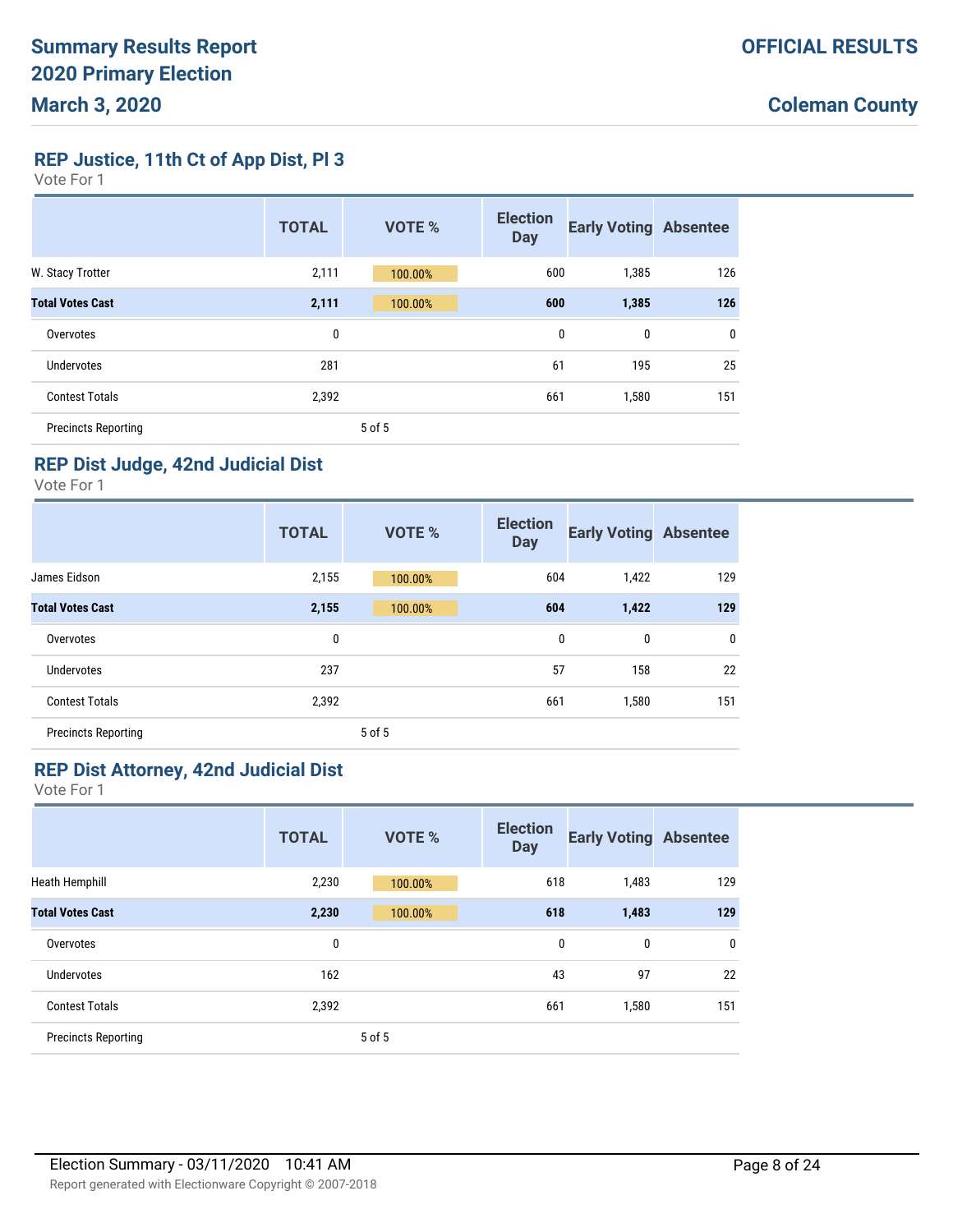#### **REP County Attorney**

Vote For 1

|                            | <b>TOTAL</b> | <b>VOTE %</b> | <b>Election</b><br><b>Day</b> | <b>Early Voting Absentee</b> |     |
|----------------------------|--------------|---------------|-------------------------------|------------------------------|-----|
| Hayden Wise                | 1,610        | 68.25%        | 421                           | 1,099                        | 90  |
| Sara Lemoine Knox          | 749          | 31.75%        | 228                           | 465                          | 56  |
| <b>Total Votes Cast</b>    | 2,359        | 100.00%       | 649                           | 1,564                        | 146 |
| Overvotes                  | 0            |               | 0                             | $\mathbf{0}$                 | 0   |
| Undervotes                 | 33           |               | 12                            | 16                           | 5   |
| <b>Contest Totals</b>      | 2,392        |               | 661                           | 1,580                        | 151 |
| <b>Precincts Reporting</b> |              | 5 of 5        |                               |                              |     |

#### **REP Sheriff**

Vote For 1

|                            | <b>TOTAL</b> | <b>VOTE %</b> | <b>Election</b><br><b>Day</b> | <b>Early Voting Absentee</b> |             |
|----------------------------|--------------|---------------|-------------------------------|------------------------------|-------------|
| Les Cogdill                | 1,491        | 63.50%        | 408                           | 992                          | 91          |
| Johnny Barkemeyer          | 857          | 36.50%        | 242                           | 561                          | 54          |
| <b>Total Votes Cast</b>    | 2,348        | 100.00%       | 650                           | 1,553                        | 145         |
| Overvotes                  | $\mathbf 0$  |               | 0                             | 0                            | $\mathbf 0$ |
| Undervotes                 | 44           |               | 11                            | 27                           | 6           |
| <b>Contest Totals</b>      | 2,392        |               | 661                           | 1,580                        | 151         |
| <b>Precincts Reporting</b> |              | 5 of 5        |                               |                              |             |

#### **REP County Tax Assessor-Collector**

|                            | <b>TOTAL</b> | <b>VOTE %</b> | <b>Election</b><br><b>Day</b> | <b>Early Voting Absentee</b> |     |
|----------------------------|--------------|---------------|-------------------------------|------------------------------|-----|
| Jamie Trammell             | 2,265        | 100.00%       | 629                           | 1,498                        | 138 |
| <b>Total Votes Cast</b>    | 2,265        | 100.00%       | 629                           | 1,498                        | 138 |
| Overvotes                  | 0            |               | 0                             | 0                            | 0   |
| Undervotes                 | 127          |               | 32                            | 82                           | 13  |
| <b>Contest Totals</b>      | 2,392        |               | 661                           | 1,580                        | 151 |
| <b>Precincts Reporting</b> |              | 5 of 5        |                               |                              |     |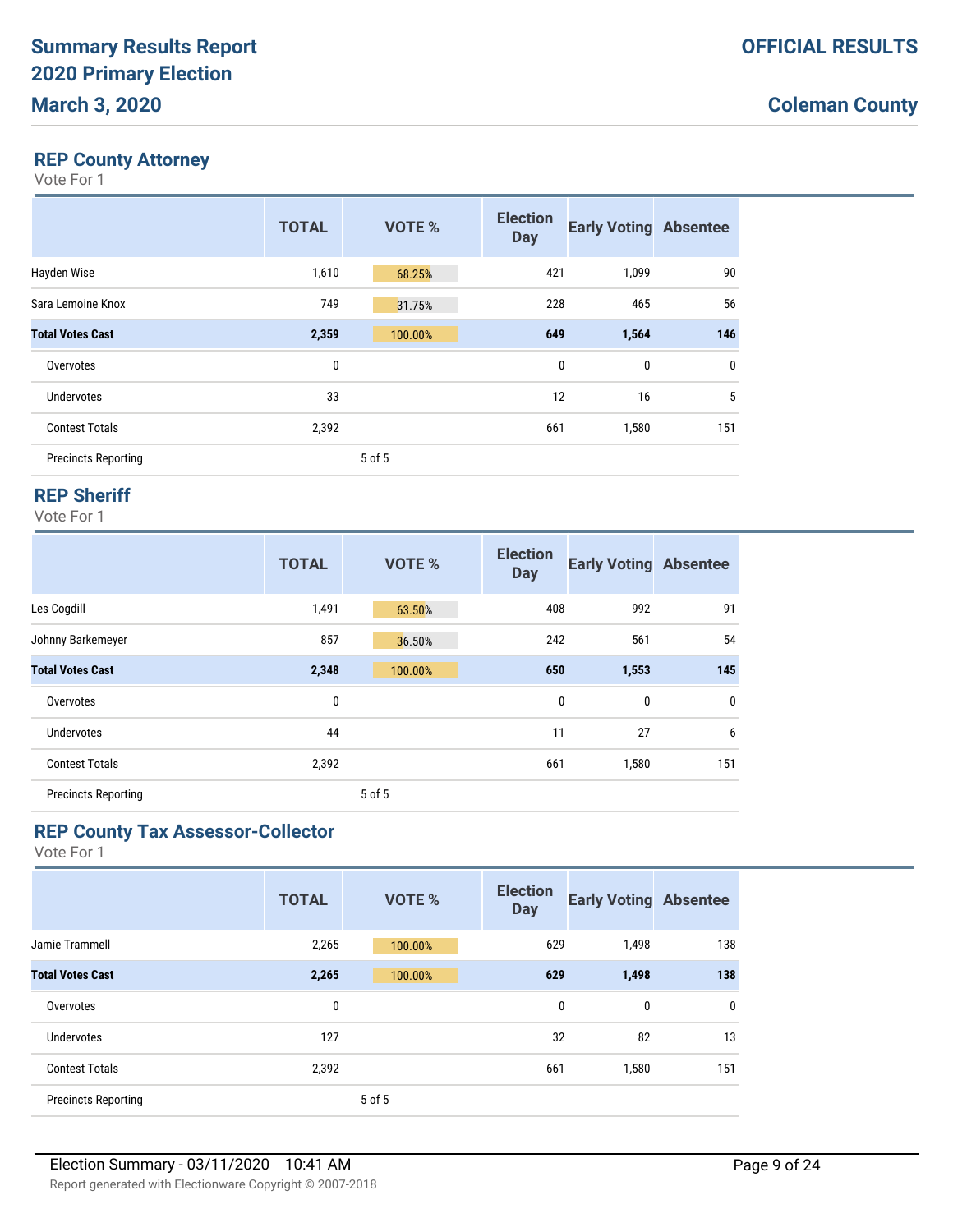### **REP County Constable**

Vote For 1

|                            | <b>TOTAL</b> | <b>VOTE %</b> | <b>Election</b><br><b>Day</b> | <b>Early Voting Absentee</b> |     |
|----------------------------|--------------|---------------|-------------------------------|------------------------------|-----|
| Zachary Holtz              | 680          | 29.71%        | 208                           | 428                          | 44  |
| Mike Barker                | 1,609        | 70.29%        | 424                           | 1,089                        | 96  |
| <b>Total Votes Cast</b>    | 2,289        | 100.00%       | 632                           | 1,517                        | 140 |
| Overvotes                  | 0            |               | 0                             | $\mathbf 0$                  | 0   |
| <b>Undervotes</b>          | 103          |               | 29                            | 63                           | 11  |
| <b>Contest Totals</b>      | 2,392        |               | 661                           | 1,580                        | 151 |
| <b>Precincts Reporting</b> |              | 5 of 5        |                               |                              |     |

### **REP County Commissioner Pct 1**

|                            | <b>TOTAL</b> | <b>VOTE %</b> | <b>Election</b><br><b>Day</b> | <b>Early Voting Absentee</b> |                |
|----------------------------|--------------|---------------|-------------------------------|------------------------------|----------------|
| Matt Henderson             | 291          | 49.91%        | 78                            | 199                          | 14             |
| Sherman Smith              | 138          | 23.67%        | 29                            | 99                           | 10             |
| <b>Kevin Landers</b>       | 154          | 26.42%        | 30                            | 121                          | 3              |
| <b>Total Votes Cast</b>    | 583          | 100.00%       | 137                           | 419                          | 27             |
| Overvotes                  | $\bf{0}$     |               | 0                             | $\bf{0}$                     | $\mathbf 0$    |
| <b>Undervotes</b>          | 13           |               | 2                             | 8                            | $\overline{3}$ |
| <b>Contest Totals</b>      | 596          |               | 139                           | 427                          | 30             |
| <b>Precincts Reporting</b> |              | 1 of 1        |                               |                              |                |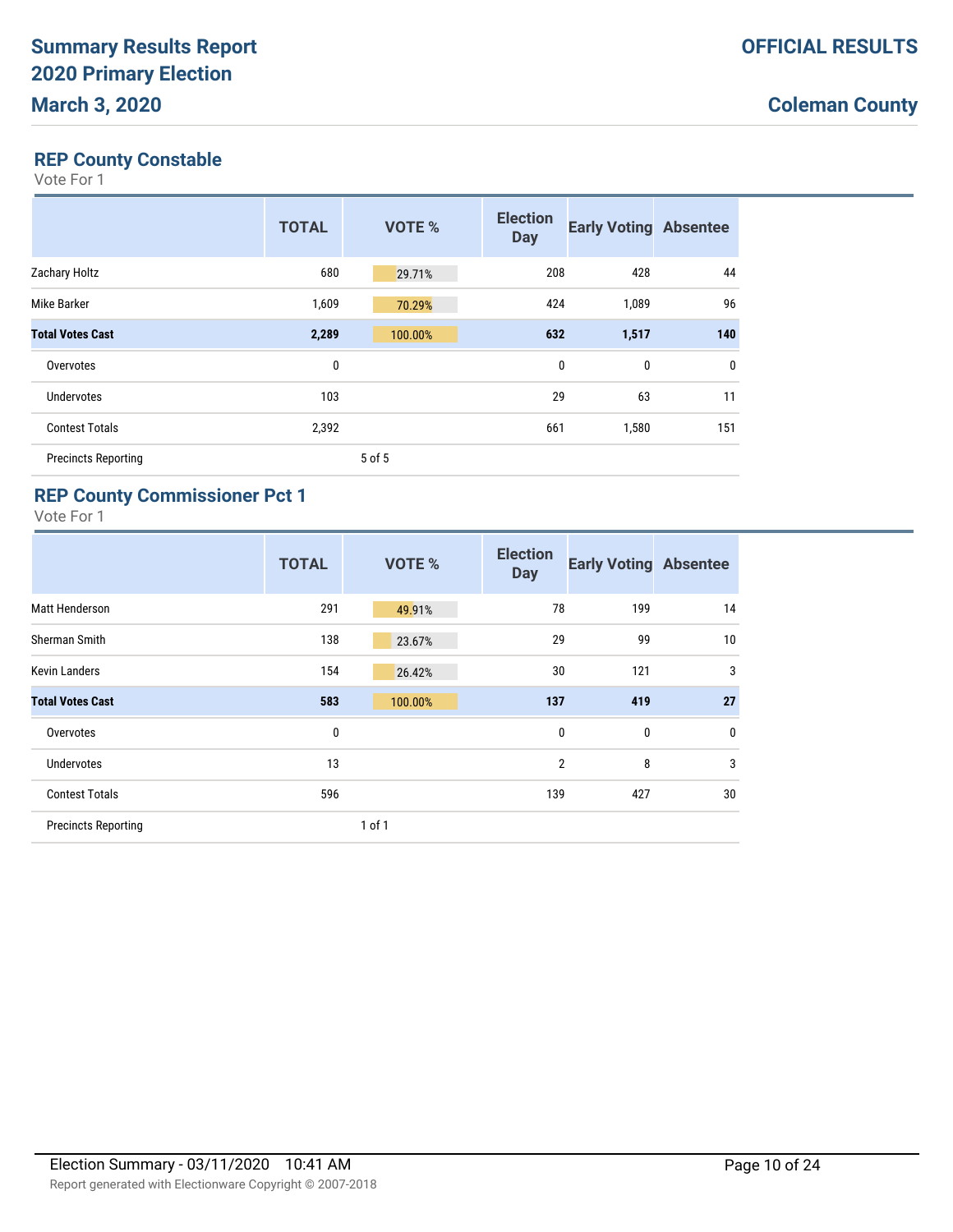**REP County Commissioner Pct 2**

| ∕ote Fc |  |  |
|---------|--|--|
|---------|--|--|

|                            | <b>TOTAL</b> | <b>VOTE %</b> | <b>Election</b><br><b>Day</b> | <b>Early Voting Absentee</b> |             |
|----------------------------|--------------|---------------|-------------------------------|------------------------------|-------------|
| Roger Guerrero Jr          | 85           | 13.28%        | 43                            | 39                           | 3           |
| Jim Rice                   | 352          | 55.00%        | 145                           | 184                          | 23          |
| David Tucker               | 203          | 31.72%        | 70                            | 117                          | 16          |
| <b>Total Votes Cast</b>    | 640          | 100.00%       | 258                           | 340                          | 42          |
| Overvotes                  | 0            |               | 0                             | 0                            | $\mathbf 0$ |
| <b>Undervotes</b>          | 5            |               | 5                             | 0                            | $\mathbf 0$ |
| <b>Contest Totals</b>      | 645          |               | 263                           | 340                          | 42          |
| <b>Precincts Reporting</b> |              | 2 of 2        |                               |                              |             |

#### **REP County Commissioner Pct 3**

Vote For 1

|                            | <b>TOTAL</b> | <b>VOTE %</b> | <b>Election</b><br><b>Day</b> | <b>Early Voting Absentee</b> |                |
|----------------------------|--------------|---------------|-------------------------------|------------------------------|----------------|
| <b>Scotty Lawrence</b>     | 437          | 100.00%       | 125                           | 287                          | 25             |
| <b>Total Votes Cast</b>    | 437          | 100.00%       | 125                           | 287                          | 25             |
| Overvotes                  | 0            |               | 0                             | 0                            | $\mathbf 0$    |
| <b>Undervotes</b>          | 40           |               | 4                             | 32                           | $\overline{4}$ |
| <b>Contest Totals</b>      | 477          |               | 129                           | 319                          | 29             |
| <b>Precincts Reporting</b> |              | 1 of 1        |                               |                              |                |

### **REP County Chair**

|                            | <b>TOTAL</b> | <b>VOTE %</b> | <b>Election</b><br><b>Day</b> | <b>Early Voting Absentee</b> |     |
|----------------------------|--------------|---------------|-------------------------------|------------------------------|-----|
| <b>Bridget Wakefield</b>   | 2,168        | 100.00%       | 615                           | 1,434                        | 119 |
| <b>Total Votes Cast</b>    | 2,168        | 100.00%       | 615                           | 1,434                        | 119 |
| Overvotes                  | 0            |               | 0                             | 0                            | 0   |
| Undervotes                 | 224          |               | 46                            | 146                          | 32  |
| <b>Contest Totals</b>      | 2,392        |               | 661                           | 1,580                        | 151 |
| <b>Precincts Reporting</b> |              | 5 of 5        |                               |                              |     |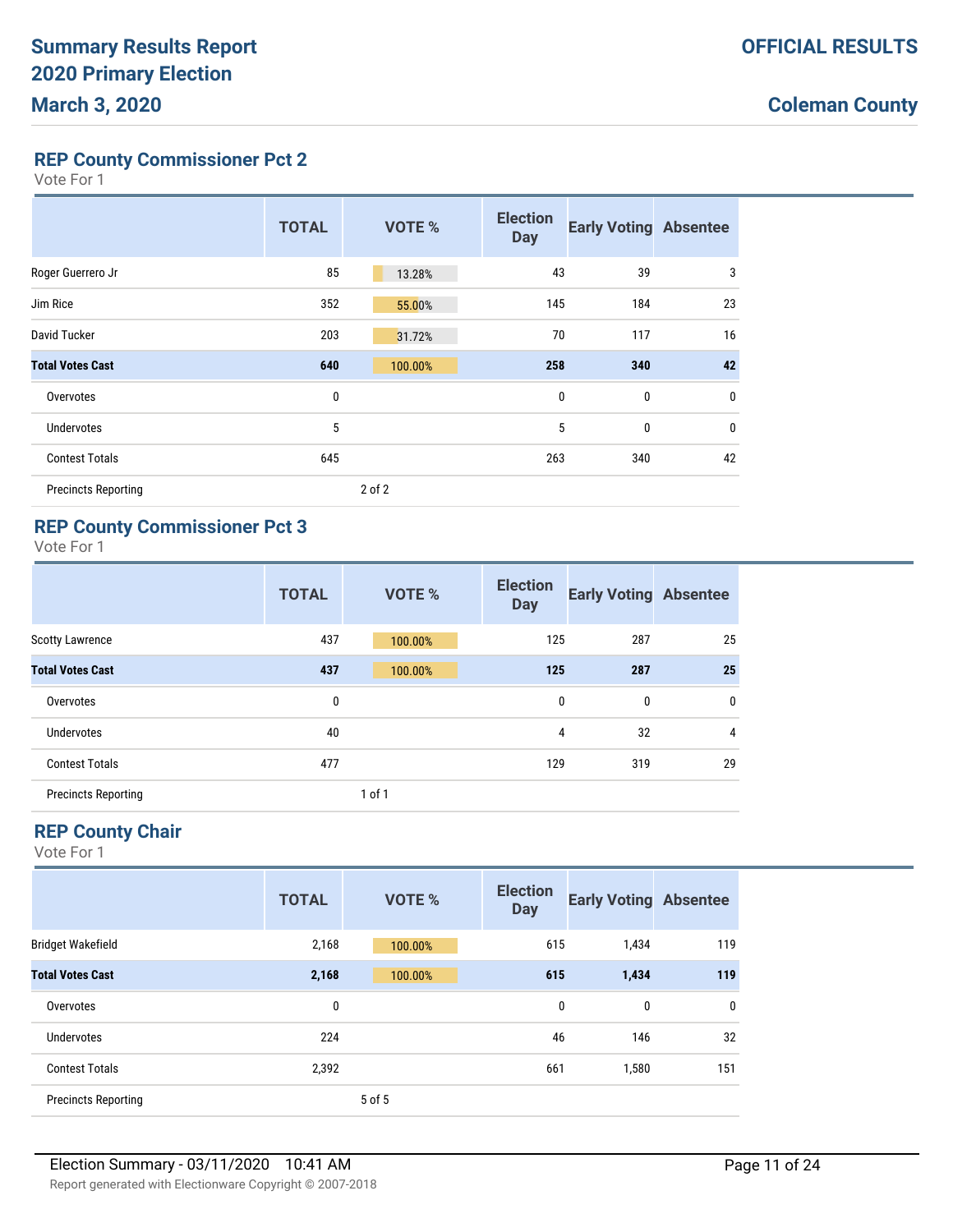### **REP Proposition 1**

Vote For 1

|                            | <b>TOTAL</b> | <b>VOTE %</b> | <b>Election</b><br><b>Day</b> | <b>Early Voting Absentee</b> |     |
|----------------------------|--------------|---------------|-------------------------------|------------------------------|-----|
| Yes                        | 1,997        | 85.05%        | 541                           | 1,331                        | 125 |
| No                         | 351          | 14.95%        | 109                           | 222                          | 20  |
| <b>Total Votes Cast</b>    | 2,348        | 100.00%       | 650                           | 1,553                        | 145 |
| Overvotes                  | 1            |               | $\mathbf{0}$                  | $\mathbf 0$                  | 1   |
| Undervotes                 | 43           |               | 11                            | 27                           | 5   |
| <b>Contest Totals</b>      | 2,392        |               | 661                           | 1,580                        | 151 |
| <b>Precincts Reporting</b> |              | 5 of 5        |                               |                              |     |

# **REP Proposition 2**

Vote For 1

|                            | <b>TOTAL</b> | VOTE %  | <b>Election</b><br><b>Day</b> | <b>Early Voting Absentee</b> |                |
|----------------------------|--------------|---------|-------------------------------|------------------------------|----------------|
| Yes                        | 1,995        | 85.07%  | 537                           | 1,327                        | 131            |
| No                         | 350          | 14.93%  | 114                           | 221                          | 15             |
| <b>Total Votes Cast</b>    | 2,345        | 100.00% | 651                           | 1,548                        | 146            |
| Overvotes                  | 1            |         | 0                             | 0                            | $\mathbf{1}$   |
| <b>Undervotes</b>          | 46           |         | 10                            | 32                           | $\overline{4}$ |
| <b>Contest Totals</b>      | 2,392        |         | 661                           | 1,580                        | 151            |
| <b>Precincts Reporting</b> |              | 5 of 5  |                               |                              |                |

### **REP Proposition 3**

|                            | <b>TOTAL</b> | <b>VOTE %</b> | <b>Election</b><br><b>Day</b> | <b>Early Voting Absentee</b> |              |
|----------------------------|--------------|---------------|-------------------------------|------------------------------|--------------|
| Yes                        | 2,121        | 91.46%        | 599                           | 1,379                        | 143          |
| No                         | 198          | 8.54%         | 47                            | 148                          | 3            |
| <b>Total Votes Cast</b>    | 2,319        | 100.00%       | 646                           | 1,527                        | 146          |
| Overvotes                  | 0            |               | 0                             | 0                            | $\mathbf{0}$ |
| <b>Undervotes</b>          | 73           |               | 15                            | 53                           | 5            |
| <b>Contest Totals</b>      | 2,392        |               | 661                           | 1,580                        | 151          |
| <b>Precincts Reporting</b> |              | 5 of 5        |                               |                              |              |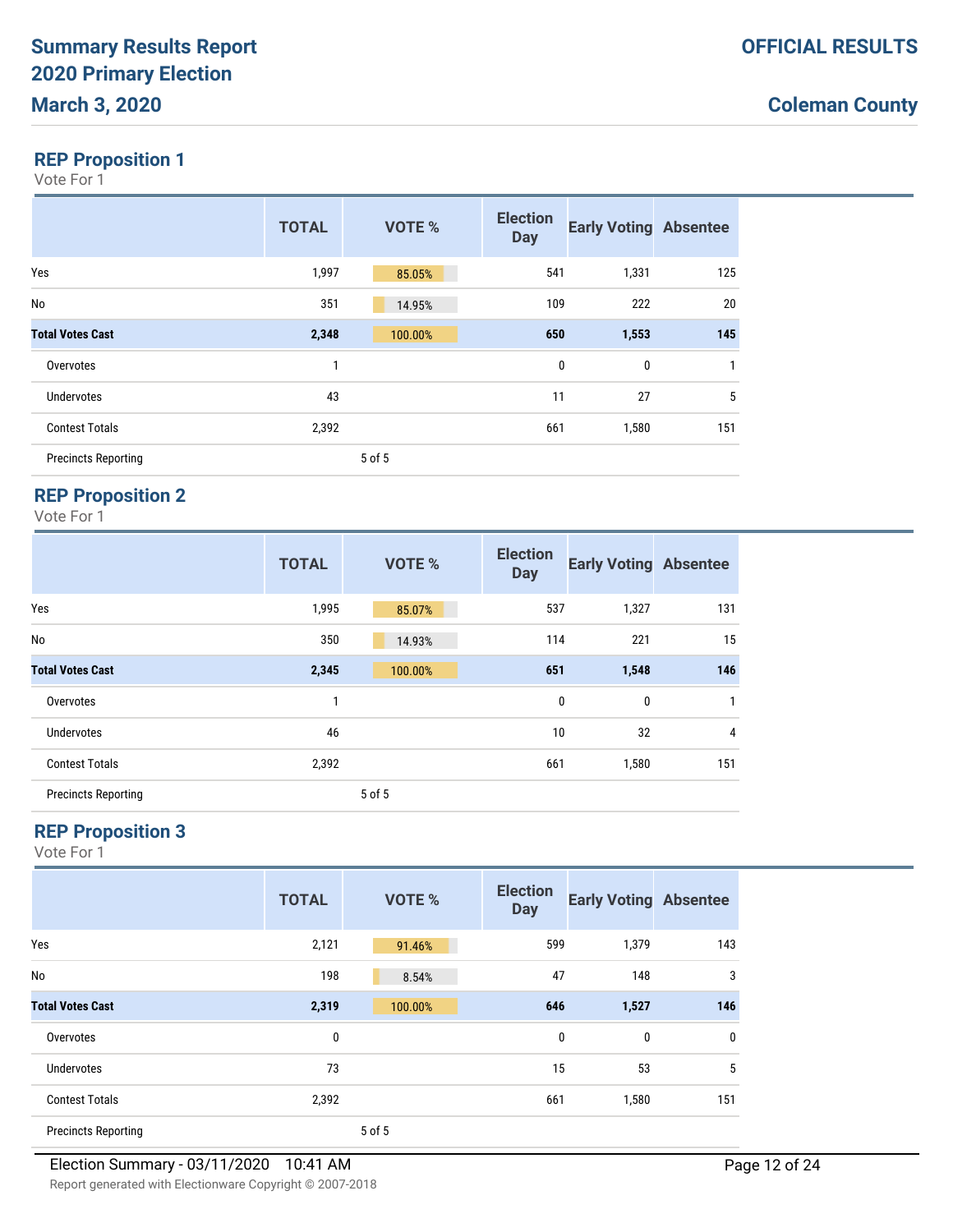#### **REP Proposition 4**

Vote For 1

|                            | <b>TOTAL</b> | <b>VOTE %</b> | <b>Election</b><br><b>Day</b> | <b>Early Voting Absentee</b> |                |
|----------------------------|--------------|---------------|-------------------------------|------------------------------|----------------|
| Yes                        | 2,214        | 94.90%        | 605                           | 1,471                        | 138            |
| No                         | 119          | 5.10%         | 43                            | 69                           | $\overline{7}$ |
| <b>Total Votes Cast</b>    | 2,333        | 100.00%       | 648                           | 1,540                        | 145            |
| Overvotes                  | 0            |               | 0                             | 0                            | $\mathbf 0$    |
| <b>Undervotes</b>          | 59           |               | 13                            | 40                           | 6              |
| <b>Contest Totals</b>      | 2,392        |               | 661                           | 1,580                        | 151            |
| <b>Precincts Reporting</b> |              | 5 of 5        |                               |                              |                |

# **REP Proposition 5**

Vote For 1

|                            | <b>TOTAL</b> | VOTE %  | <b>Election</b><br><b>Day</b> | <b>Early Voting Absentee</b> |                |
|----------------------------|--------------|---------|-------------------------------|------------------------------|----------------|
| Yes                        | 2,087        | 89.96%  | 580                           | 1,377                        | 130            |
| No                         | 233          | 10.04%  | 67                            | 152                          | 14             |
| <b>Total Votes Cast</b>    | 2,320        | 100.00% | 647                           | 1,529                        | 144            |
| Overvotes                  | 0            |         | 0                             | 0                            | $\mathbf 0$    |
| <b>Undervotes</b>          | 72           |         | 14                            | 51                           | $\overline{7}$ |
| <b>Contest Totals</b>      | 2,392        |         | 661                           | 1,580                        | 151            |
| <b>Precincts Reporting</b> |              | 5 of 5  |                               |                              |                |

### **REP Proposition 6**

|                            | <b>TOTAL</b> | <b>VOTE %</b> | <b>Election</b><br><b>Day</b> | <b>Early Voting Absentee</b> |     |
|----------------------------|--------------|---------------|-------------------------------|------------------------------|-----|
| Yes                        | 2,162        | 93.59%        | 592                           | 1,429                        | 141 |
| No                         | 148          | 6.41%         | 52                            | 93                           | 3   |
| <b>Total Votes Cast</b>    | 2,310        | 100.00%       | 644                           | 1,522                        | 144 |
| Overvotes                  | 0            |               | 0                             | 0                            | 0   |
| Undervotes                 | 82           |               | 17                            | 58                           | 7   |
| <b>Contest Totals</b>      | 2,392        |               | 661                           | 1,580                        | 151 |
| <b>Precincts Reporting</b> |              | 5 of 5        |                               |                              |     |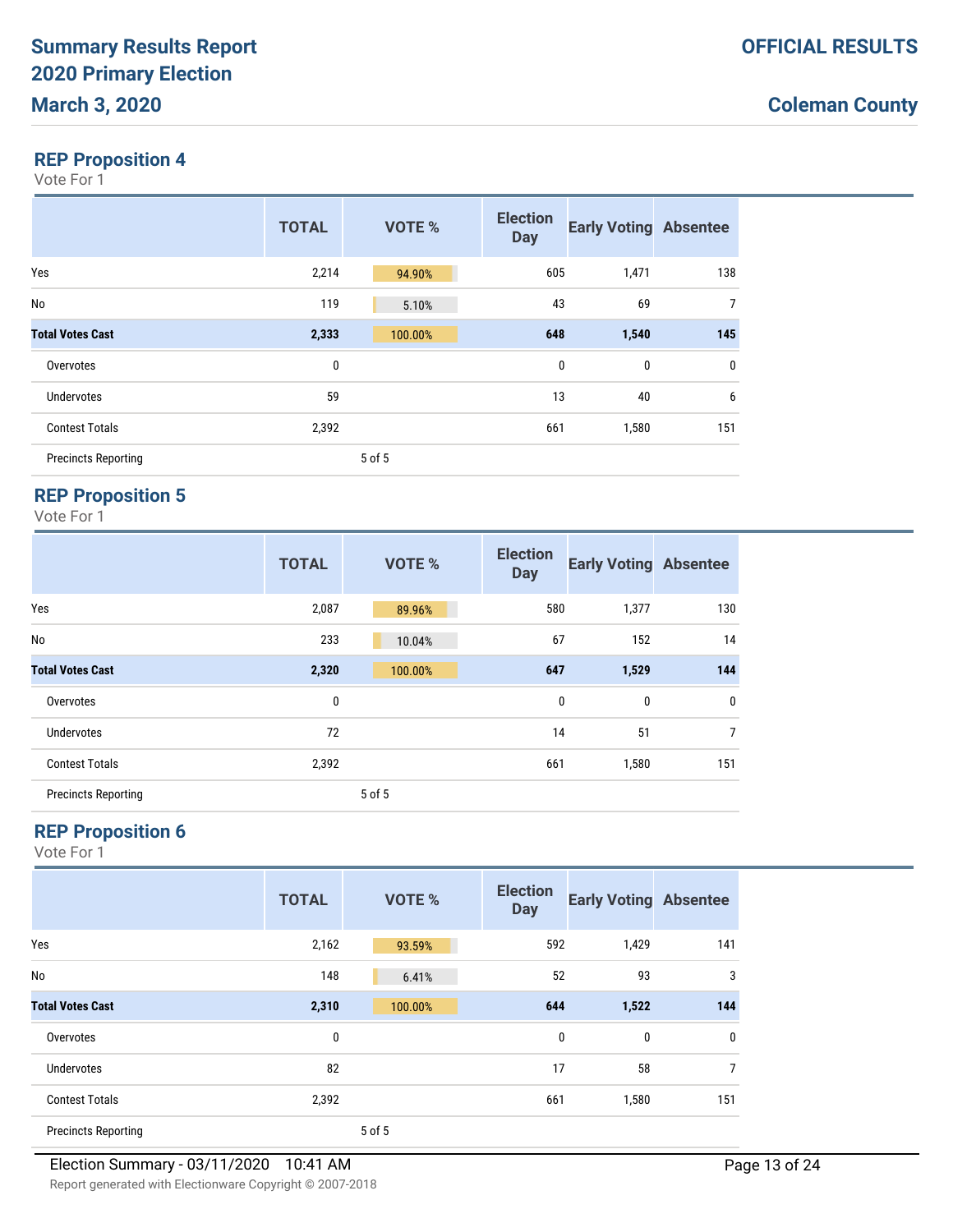#### **REP Proposition 7**

Vote For 1

|                            | <b>TOTAL</b> | VOTE %  | <b>Election</b><br><b>Day</b> | <b>Early Voting Absentee</b> |                |
|----------------------------|--------------|---------|-------------------------------|------------------------------|----------------|
| Yes                        | 2,269        | 97.63%  | 632                           | 1,494                        | 143            |
| No                         | 55           | 2.37%   | 13                            | 40                           | $\overline{2}$ |
| <b>Total Votes Cast</b>    | 2,324        | 100.00% | 645                           | 1,534                        | 145            |
| Overvotes                  | 0            |         | $\mathbf{0}$                  | $\mathbf 0$                  | 0              |
| Undervotes                 | 68           |         | 16                            | 46                           | 6              |
| <b>Contest Totals</b>      | 2,392        |         | 661                           | 1,580                        | 151            |
| <b>Precincts Reporting</b> |              | 5 of 5  |                               |                              |                |

# **REP Proposition 8**

Vote For 1

|                            | <b>TOTAL</b> | VOTE %  | <b>Election</b><br><b>Day</b> | <b>Early Voting Absentee</b> |              |
|----------------------------|--------------|---------|-------------------------------|------------------------------|--------------|
| Yes                        | 2,282        | 97.81%  | 631                           | 1,504                        | 147          |
| No                         | 51           | 2.19%   | 20                            | 30                           | $\mathbf{1}$ |
| <b>Total Votes Cast</b>    | 2,333        | 100.00% | 651                           | 1,534                        | 148          |
| Overvotes                  | 0            |         | $\mathbf 0$                   | 0                            | $\mathbf 0$  |
| <b>Undervotes</b>          | 59           |         | 10                            | 46                           | 3            |
| <b>Contest Totals</b>      | 2,392        |         | 661                           | 1,580                        | 151          |
| <b>Precincts Reporting</b> |              | 5 of 5  |                               |                              |              |

### **REP Proposition 9**

|                            | <b>TOTAL</b> | <b>VOTE %</b> | <b>Election</b><br><b>Day</b> | <b>Early Voting Absentee</b> |              |
|----------------------------|--------------|---------------|-------------------------------|------------------------------|--------------|
| Yes                        | 2,236        | 96.05%        | 616                           | 1,475                        | 145          |
| No                         | 92           | 3.95%         | 34                            | 55                           | 3            |
| <b>Total Votes Cast</b>    | 2,328        | 100.00%       | 650                           | 1,530                        | 148          |
| Overvotes                  | 0            |               | $\mathbf{0}$                  | 0                            | $\mathbf{0}$ |
| Undervotes                 | 64           |               | 11                            | 50                           | 3            |
| <b>Contest Totals</b>      | 2,392        |               | 661                           | 1,580                        | 151          |
| <b>Precincts Reporting</b> |              | 5 of 5        |                               |                              |              |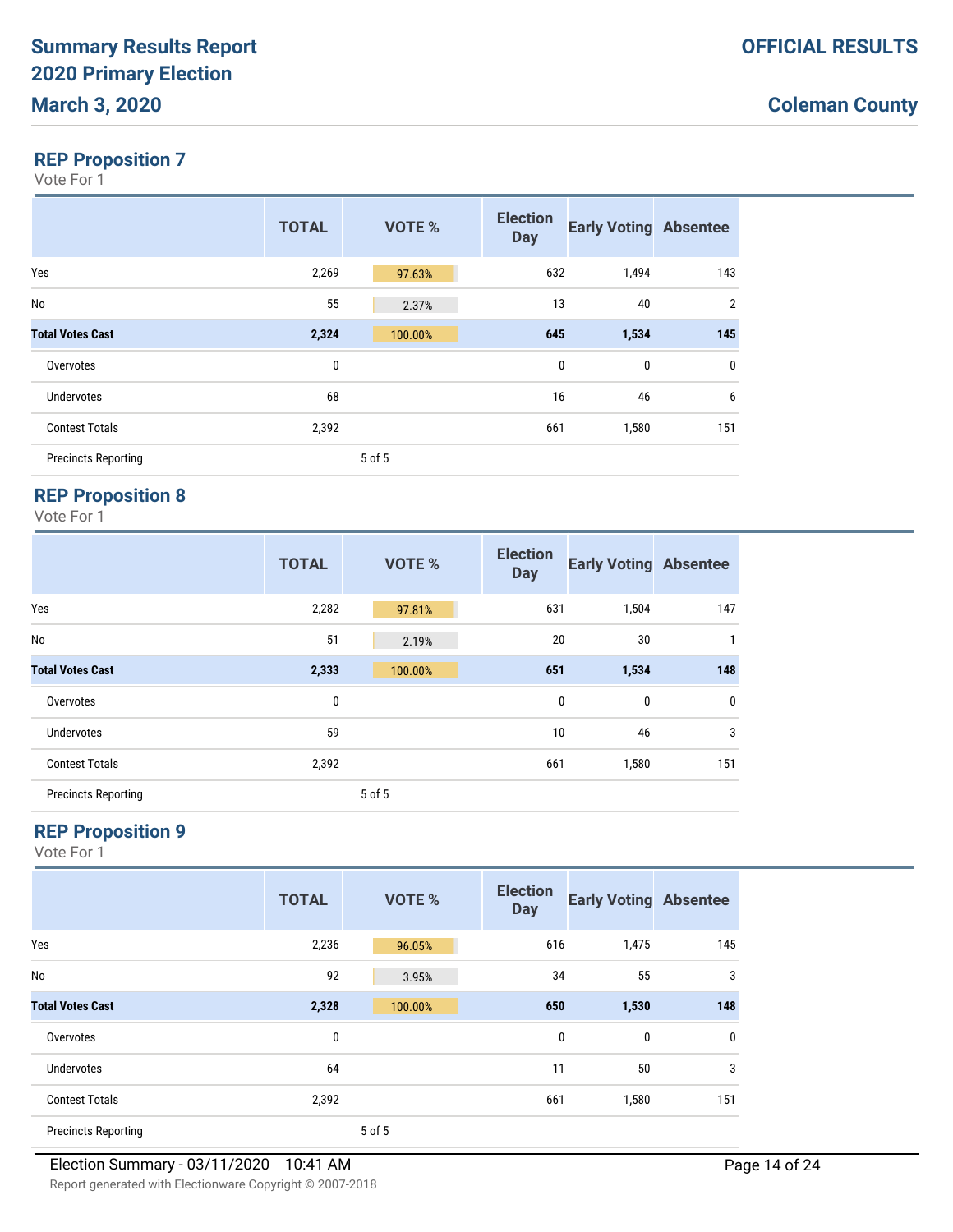### **REP Proposition 10**

|                            | <b>TOTAL</b> | <b>VOTE %</b> | <b>Election</b><br><b>Day</b> | <b>Early Voting Absentee</b> |                |
|----------------------------|--------------|---------------|-------------------------------|------------------------------|----------------|
| Yes                        | 2,160        | 93.18%        | 607                           | 1,422                        | 131            |
| No                         | 158          | 6.82%         | 40                            | 105                          | 13             |
| <b>Total Votes Cast</b>    | 2,318        | 100.00%       | 647                           | 1,527                        | 144            |
| Overvotes                  | 0            |               | 0                             | 0                            | 0              |
| Undervotes                 | 74           |               | 14                            | 53                           | $\overline{7}$ |
| <b>Contest Totals</b>      | 2,392        |               | 661                           | 1,580                        | 151            |
| <b>Precincts Reporting</b> |              | 5 of 5        |                               |                              |                |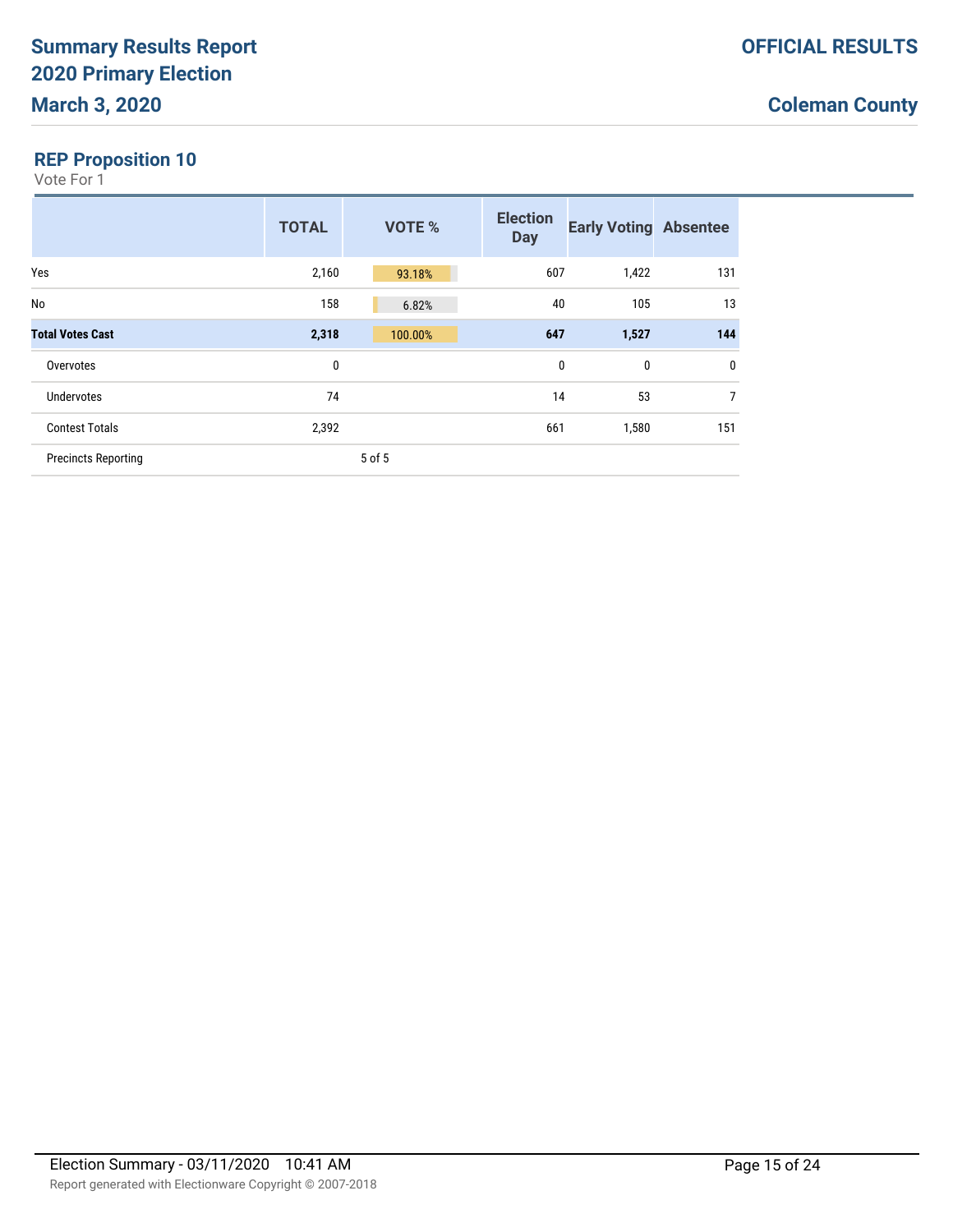#### **DEM President**

|                            | <b>TOTAL</b>   | <b>VOTE %</b> | <b>Election</b><br><b>Day</b> | <b>Early Voting Absentee</b> |                         |
|----------------------------|----------------|---------------|-------------------------------|------------------------------|-------------------------|
| Amy Klobuchar              | 12             | 7.36%         | 0                             | 9                            | 3                       |
| Pete Buttigieg             | 9              | 5.52%         | $\mathbf{1}$                  | 8                            | $\pmb{0}$               |
| <b>Robby Wells</b>         | 0              | 0.00%         | $\mathbf 0$                   | 0                            | 0                       |
| Cory Booker                | $\mathbf{1}$   | 0.61%         | $\pmb{0}$                     | $\bf{0}$                     | 1                       |
| Michael R. Bloomberg       | 16             | 9.82%         | 5                             | 9                            | $\overline{\mathbf{c}}$ |
| <b>Tulsi Gabbard</b>       | $\mathbf{1}$   | 0.61%         | 0                             | $\mathbf{1}$                 | 0                       |
| Marianne Williamson        | 0              | 0.00%         | $\mathbf 0$                   | 0                            | 0                       |
| John K. Delaney            | 0              | 0.00%         | 0                             | $\mathbf{0}$                 | 0                       |
| Julian Castro              | $\pmb{0}$      | 0.00%         | $\mathbf{0}$                  | $\pmb{0}$                    | 0                       |
| Joseph R. Biden            | 70             | 42.94%        | 48                            | 10                           | 12                      |
| Andrew Yang                | 0              | 0.00%         | $\mathbf{0}$                  | $\bf{0}$                     | 0                       |
| <b>Michael Bennet</b>      | $\mathbf{1}$   | 0.61%         | $\mathbf 0$                   | $\mathbf{1}$                 | 0                       |
| Roque "Rocky" De La Fuente | 0              | 0.00%         | $\pmb{0}$                     | $\pmb{0}$                    | 0                       |
| Tom Steyer                 | $\overline{2}$ | 1.23%         | $\mathbf 0$                   | 0                            | $\overline{2}$          |
| <b>Deval Patrick</b>       | 0              | 0.00%         | $\mathbf{0}$                  | $\mathbf{0}$                 | 0                       |
| <b>Bernie Sanders</b>      | 36             | 22.09%        | 15                            | 19                           | $\overline{\mathbf{c}}$ |
| Elizabeth Warren           | 15             | 9.20%         | $\overline{7}$                | 6                            | $\overline{2}$          |
| <b>Total Votes Cast</b>    | 163            | 100.00%       | 76                            | 63                           | 24                      |
| Overvotes                  | 0              |               | $\mathbf 0$                   | 0                            | $\pmb{0}$               |
| <b>Undervotes</b>          | $\mathbf{1}$   |               | $\mathbf{0}$                  | $\mathbf{1}$                 | 0                       |
| <b>Contest Totals</b>      | 164            |               | 76                            | 64                           | 24                      |
| <b>Precincts Reporting</b> |                | 5 of 5        |                               |                              |                         |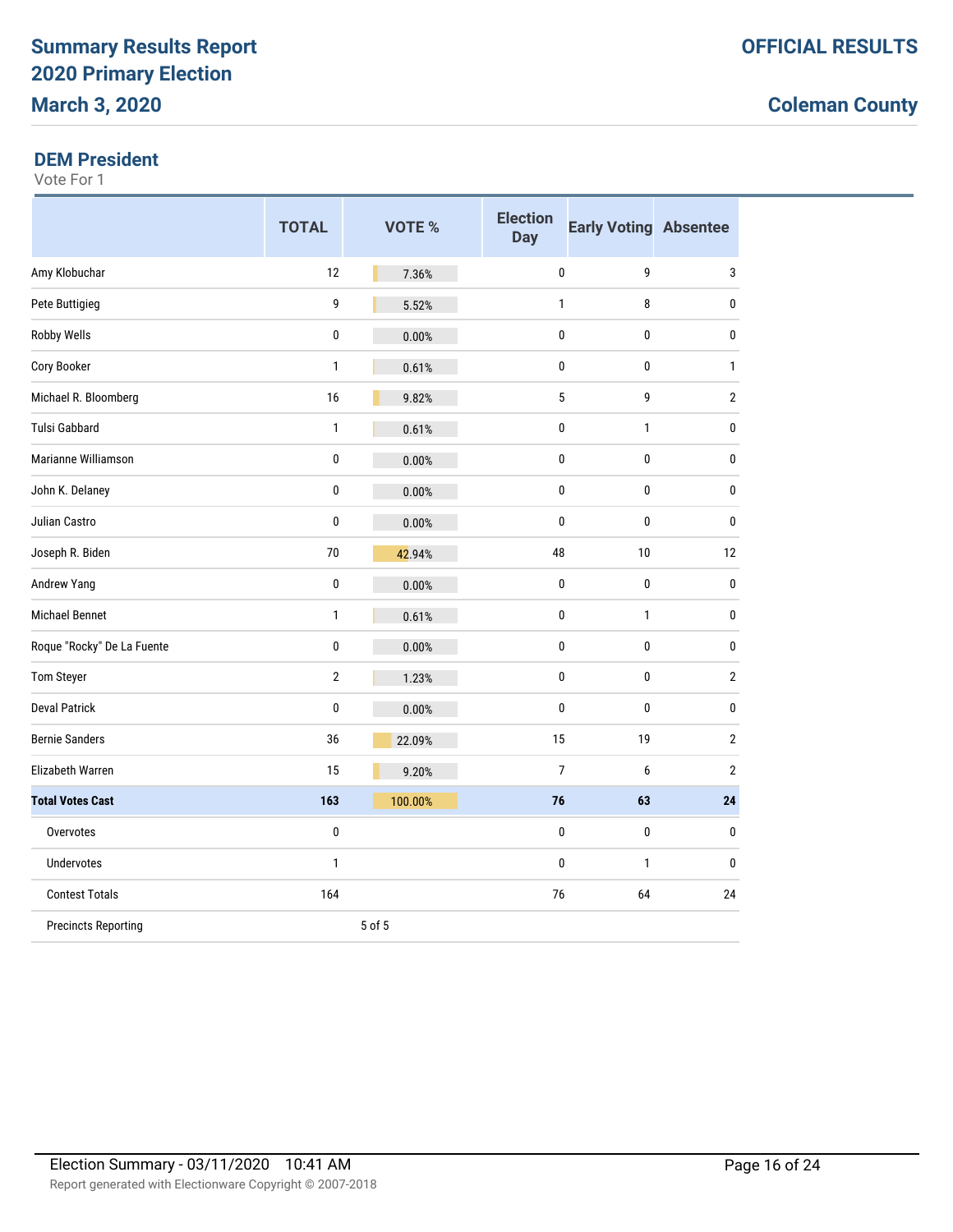#### **DEM US Senator**

Vote For 1

|                            | <b>TOTAL</b>   | <b>VOTE %</b> | <b>Election</b><br><b>Day</b> | <b>Early Voting Absentee</b> |                |
|----------------------------|----------------|---------------|-------------------------------|------------------------------|----------------|
| Victor Hugo Harris         | 8              | 5.41%         | 4                             | 3                            | $\mathbf{1}$   |
| Cristina Tzintzun Ramirez  | 18             | 12.16%        | 9                             | 7                            | $\overline{2}$ |
| Annie "Mama" Garcia        | 16             | 10.81%        | 9                             | 5                            | $\overline{2}$ |
| Jack Daniel Foster, Jr.    | 6              | 4.05%         | 3                             | 3                            | $\mathbf 0$    |
| Michael Cooper             | 6              | 4.05%         | $\mathbf{1}$                  | 3                            | $\overline{2}$ |
| Mary (MJ) Hegar            | 54             | 36.49%        | 20                            | 27                           | $\overline{7}$ |
| D. R. Hunter               | 10             | 6.76%         | 8                             | $\mathbf{2}$                 | $\pmb{0}$      |
| Adrian Ocegueda            | $\overline{2}$ | 1.35%         | $\mathbf 0$                   | $\mathbf{1}$                 | $\mathbf{1}$   |
| Royce West                 | 5              | 3.38%         | $\overline{4}$                | $\mathbf{1}$                 | $\pmb{0}$      |
| Sema Hernandez             | 6              | 4.05%         | $\overline{4}$                | $\mathbf{2}$                 | $\pmb{0}$      |
| Chris Bell                 | 7              | 4.73%         | 3                             | 3                            | $\mathbf{1}$   |
| Amanda K. Edwards          | 10             | 6.76%         | 2                             | 7                            | 1              |
| <b>Total Votes Cast</b>    | 148            | 100.00%       | 67                            | 64                           | 17             |
| Overvotes                  | 0              |               | $\mathbf 0$                   | 0                            | $\pmb{0}$      |
| <b>Undervotes</b>          | 16             |               | 9                             | 0                            | $\overline{7}$ |
| <b>Contest Totals</b>      | 164            |               | 76                            | 64                           | 24             |
| <b>Precincts Reporting</b> |                | 5 of 5        |                               |                              |                |

### **DEM US Representative, Dist 11**

|                            | <b>TOTAL</b> | VOTE %  | <b>Election</b><br><b>Day</b> | <b>Early Voting Absentee</b> |              |
|----------------------------|--------------|---------|-------------------------------|------------------------------|--------------|
| Jon Mark Hogg              | 134          | 100.00% | 62                            | 58                           | 14           |
| <b>Total Votes Cast</b>    | 134          | 100.00% | 62                            | 58                           | 14           |
| Overvotes                  | 0            |         | $\mathbf{0}$                  | 0                            | $\mathbf{0}$ |
| Undervotes                 | 30           |         | 14                            | 6                            | 10           |
| <b>Contest Totals</b>      | 164          |         | 76                            | 64                           | 24           |
| <b>Precincts Reporting</b> |              | 5 of 5  |                               |                              |              |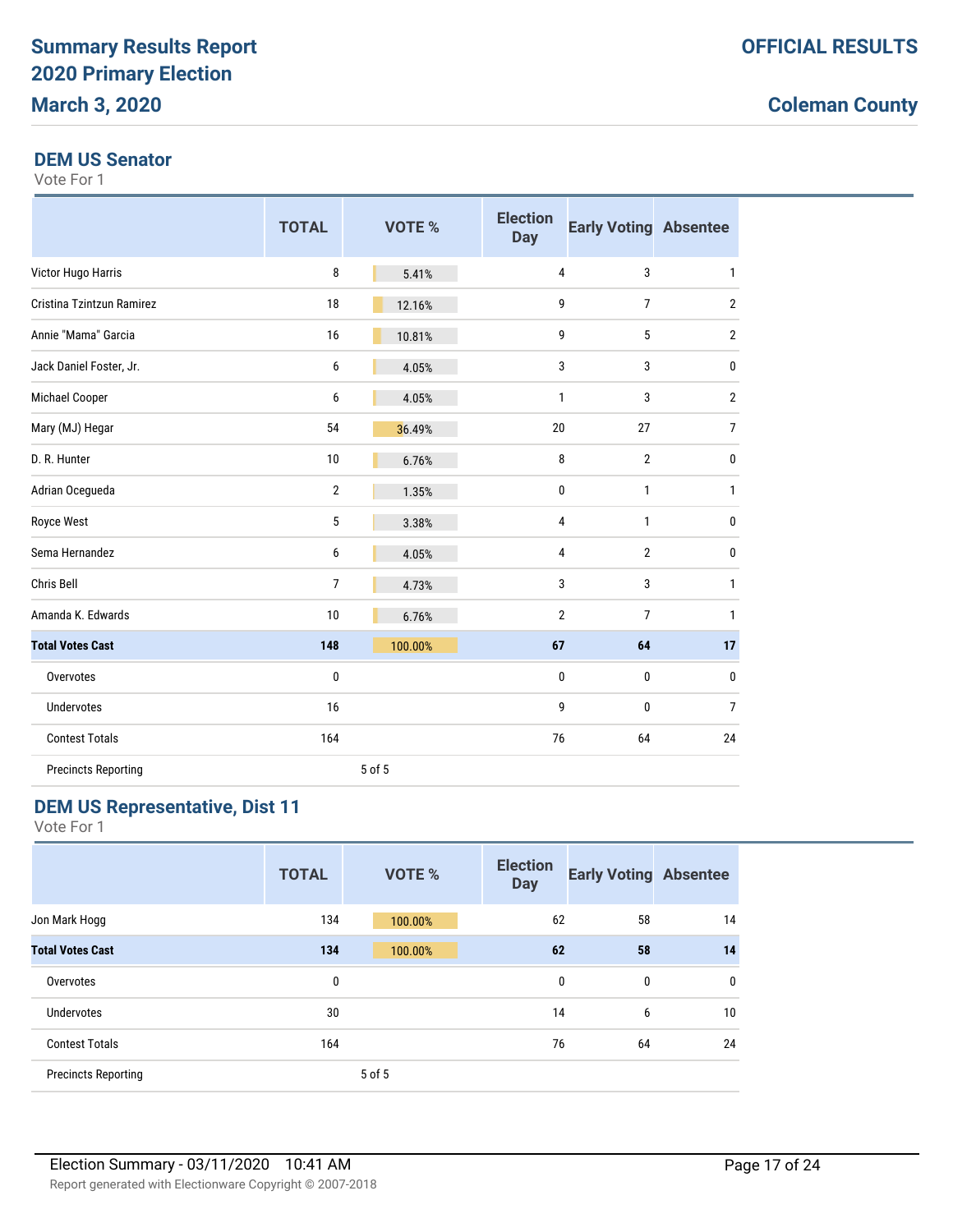### **DEM Railroad Commissioner**

Vote For 1

|                            | <b>TOTAL</b> | <b>VOTE %</b> | <b>Election</b><br><b>Day</b> | <b>Early Voting Absentee</b> |             |
|----------------------------|--------------|---------------|-------------------------------|------------------------------|-------------|
| Chrysta Castaneda          | 48           | 33.10%        | 23                            | 22                           | 3           |
| <b>Kelly Stone</b>         | 31           | 21.38%        | 8                             | 18                           | 5           |
| <b>Mark Watson</b>         | 39           | 26.90%        | 18                            | 14                           | 7           |
| Roberto R. "Beto" Alonzo   | 27           | 18.62%        | 16                            | 7                            | 4           |
| <b>Total Votes Cast</b>    | 145          | 100.00%       | 65                            | 61                           | 19          |
| Overvotes                  | 0            |               | $\mathbf 0$                   | 0                            | $\mathbf 0$ |
| <b>Undervotes</b>          | 19           |               | 11                            | 3                            | 5           |
| <b>Contest Totals</b>      | 164          |               | 76                            | 64                           | 24          |
| <b>Precincts Reporting</b> |              | 5 of 5        |                               |                              |             |

### **DEM Chief Justice, Supreme Court**

|                            | <b>TOTAL</b> | <b>VOTE %</b> | <b>Election</b><br><b>Day</b> | <b>Early Voting Absentee</b> |             |
|----------------------------|--------------|---------------|-------------------------------|------------------------------|-------------|
| Amy Clark Meachum          | 121          | 83.45%        | 54                            | 53                           | 14          |
| Jerry Zimmerer             | 24           | 16.55%        | 11                            | 8                            | $\sqrt{5}$  |
| <b>Total Votes Cast</b>    | 145          | 100.00%       | 65                            | 61                           | 19          |
| Overvotes                  | 0            |               | 0                             | 0                            | $\mathbf 0$ |
| <b>Undervotes</b>          | 19           |               | 11                            | 3                            | 5           |
| <b>Contest Totals</b>      | 164          |               | 76                            | 64                           | 24          |
| <b>Precincts Reporting</b> |              | 5 of 5        |                               |                              |             |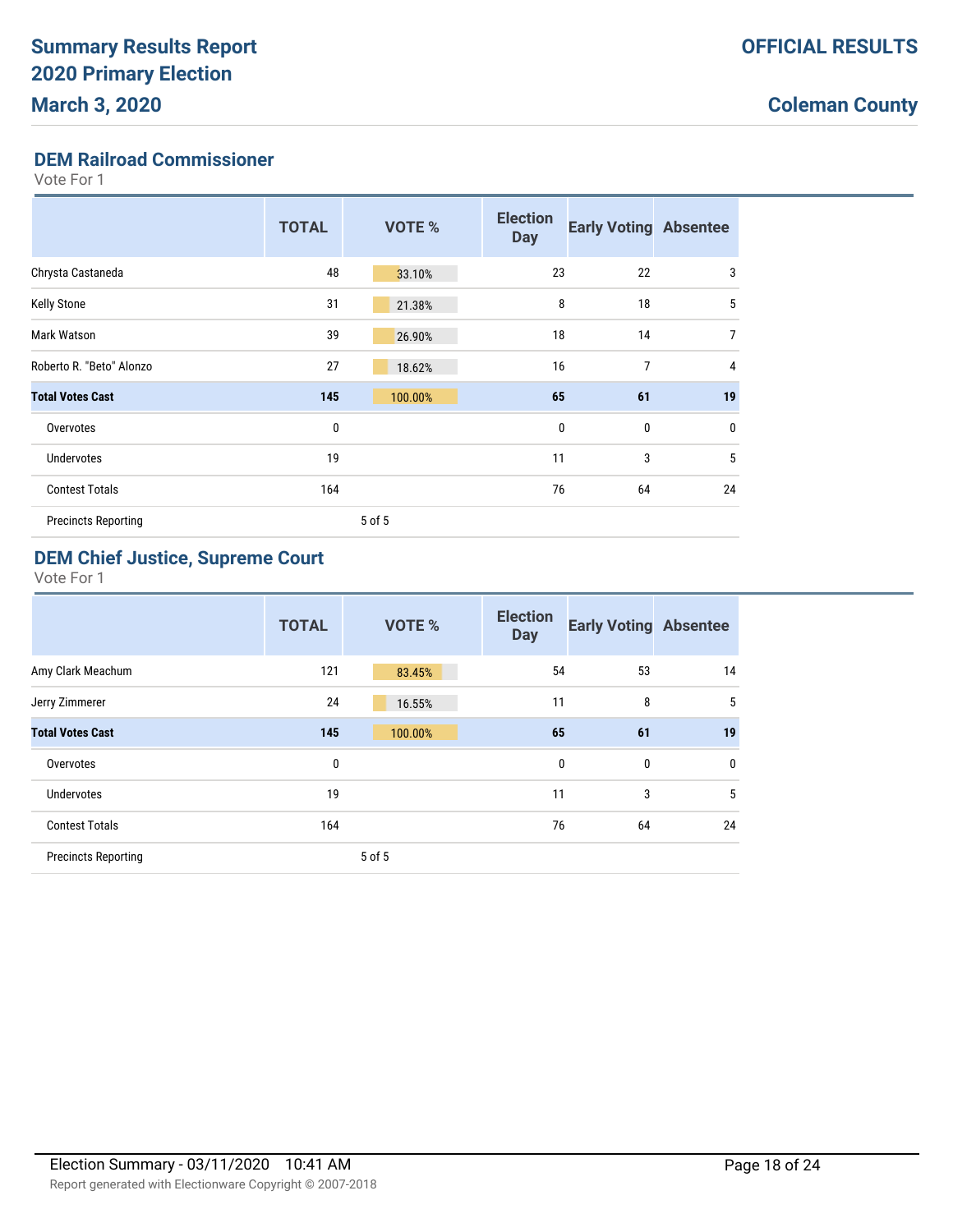**DEM Justice, Supreme Court, Pl 6**

Vote For 1

|                            | <b>TOTAL</b> | VOTE %  | <b>Election</b><br><b>Day</b> | <b>Early Voting Absentee</b> |              |
|----------------------------|--------------|---------|-------------------------------|------------------------------|--------------|
| Larry Praeger              | 49           | 33.11%  | 25                            | 18                           | 6            |
| Kathy Cheng                | 99           | 66.89%  | 40                            | 45                           | 14           |
| <b>Total Votes Cast</b>    | 148          | 100.00% | 65                            | 63                           | 20           |
| Overvotes                  | 0            |         | 0                             | $\mathbf 0$                  | $\mathbf{0}$ |
| <b>Undervotes</b>          | 16           |         | 11                            | 1                            | 4            |
| <b>Contest Totals</b>      | 164          |         | 76                            | 64                           | 24           |
| <b>Precincts Reporting</b> |              | 5 of 5  |                               |                              |              |

#### **DEM Justice, Supreme Court, Pl 7**

Vote For 1

|                            | <b>TOTAL</b> | VOTE %  | <b>Election</b><br><b>Day</b> | <b>Early Voting Absentee</b> |             |
|----------------------------|--------------|---------|-------------------------------|------------------------------|-------------|
| Staci Williams             | 104          | 70.27%  | 44                            | 46                           | 14          |
| <b>Brandy Voss</b>         | 44           | 29.73%  | 23                            | 16                           | 5           |
| <b>Total Votes Cast</b>    | 148          | 100.00% | 67                            | 62                           | 19          |
| Overvotes                  | 0            |         | 0                             | 0                            | $\mathbf 0$ |
| <b>Undervotes</b>          | 16           |         | 9                             | $\overline{2}$               | 5           |
| <b>Contest Totals</b>      | 164          |         | 76                            | 64                           | 24          |
| <b>Precincts Reporting</b> |              | 5 of 5  |                               |                              |             |

### **DEM Justice, Supreme Court, Pl 8**

|                            | <b>TOTAL</b> | VOTE %  | <b>Election</b><br><b>Day</b> | <b>Early Voting Absentee</b> |              |
|----------------------------|--------------|---------|-------------------------------|------------------------------|--------------|
| Gisela D. Triana           | 104          | 71.23%  | 44                            | 51                           | 9            |
| Peter Kelly                | 42           | 28.77%  | 22                            | 11                           | 9            |
| <b>Total Votes Cast</b>    | 146          | 100.00% | 66                            | 62                           | 18           |
| Overvotes                  | 0            |         | 0                             | 0                            | $\mathbf{0}$ |
| Undervotes                 | 18           |         | 10                            | $\overline{2}$               | 6            |
| <b>Contest Totals</b>      | 164          |         | 76                            | 64                           | 24           |
| <b>Precincts Reporting</b> |              | 5 of 5  |                               |                              |              |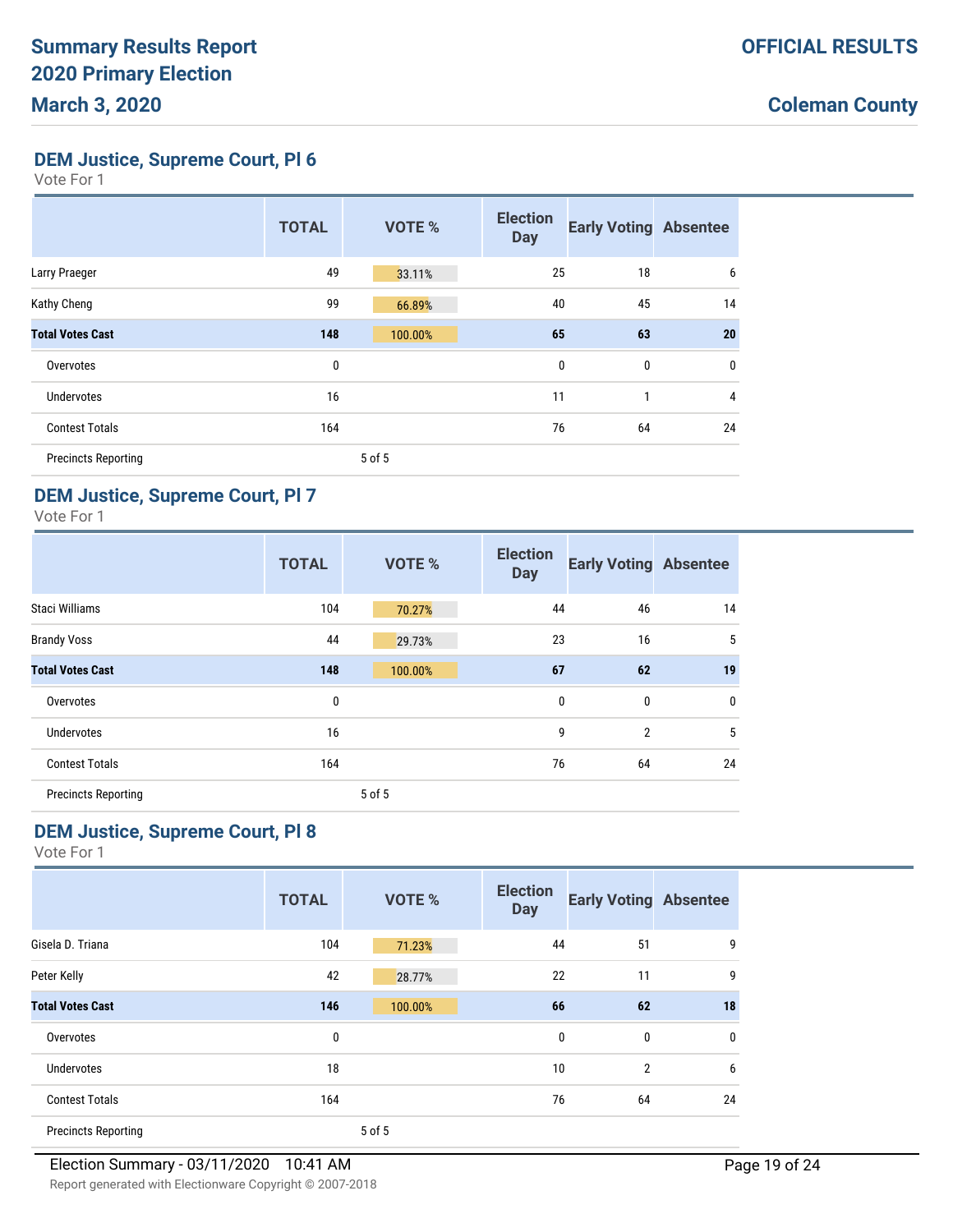**DEM Judge, Ct of Crim App, Pl 3**

Vote For 1

|                               | <b>TOTAL</b> | <b>VOTE %</b> | <b>Election</b><br><b>Day</b> | <b>Early Voting Absentee</b> |              |
|-------------------------------|--------------|---------------|-------------------------------|------------------------------|--------------|
| Elizabeth Davis Frizell       | 105          | 70.47%        | 43                            | 49                           | 13           |
| Dan Wood                      | 35           | 23.49%        | 21                            | 8                            | 6            |
| <b>William Pieratt Demond</b> | 9            | 6.04%         | 3                             | 5                            | 1            |
| <b>Total Votes Cast</b>       | 149          | 100.00%       | 67                            | 62                           | 20           |
| Overvotes                     | 0            |               | 0                             | 0                            | $\mathbf{0}$ |
| <b>Undervotes</b>             | 15           |               | 9                             | $\overline{2}$               | 4            |
| <b>Contest Totals</b>         | 164          |               | 76                            | 64                           | 24           |
| <b>Precincts Reporting</b>    |              | 5 of 5        |                               |                              |              |

#### **DEM Judge, Ct of Crim App, Pl 4**

Vote For 1

|                            | <b>TOTAL</b> | VOTE %  | <b>Election</b><br><b>Day</b> | <b>Early Voting Absentee</b> |           |
|----------------------------|--------------|---------|-------------------------------|------------------------------|-----------|
| <b>Steven Miears</b>       | 44           | 29.93%  | 25                            | 11                           | 8         |
| <b>Tina Clinton</b>        | 103          | 70.07%  | 42                            | 51                           | 10        |
| <b>Total Votes Cast</b>    | 147          | 100.00% | 67                            | 62                           | 18        |
| Overvotes                  | 0            |         | $\mathbf 0$                   | $\bf{0}$                     | $\pmb{0}$ |
| <b>Undervotes</b>          | 17           |         | 9                             | $\overline{2}$               | 6         |
| <b>Contest Totals</b>      | 164          |         | 76                            | 64                           | 24        |
| <b>Precincts Reporting</b> |              | 5 of 5  |                               |                              |           |

### **DEM Judge, Ct of Crim App, Pl 9**

|                            | <b>TOTAL</b> | <b>VOTE %</b> | <b>Election</b><br><b>Day</b> | <b>Early Voting Absentee</b> |              |
|----------------------------|--------------|---------------|-------------------------------|------------------------------|--------------|
| Brandon Birmingham         | 137          | 100.00%       | 64                            | 60                           | 13           |
| <b>Total Votes Cast</b>    | 137          | 100.00%       | 64                            | 60                           | 13           |
| Overvotes                  | 0            |               | $\mathbf{0}$                  | 0                            | $\mathbf{0}$ |
| <b>Undervotes</b>          | 27           |               | 12                            | 4                            | 11           |
| <b>Contest Totals</b>      | 164          |               | 76                            | 64                           | 24           |
| <b>Precincts Reporting</b> |              | 5 of 5        |                               |                              |              |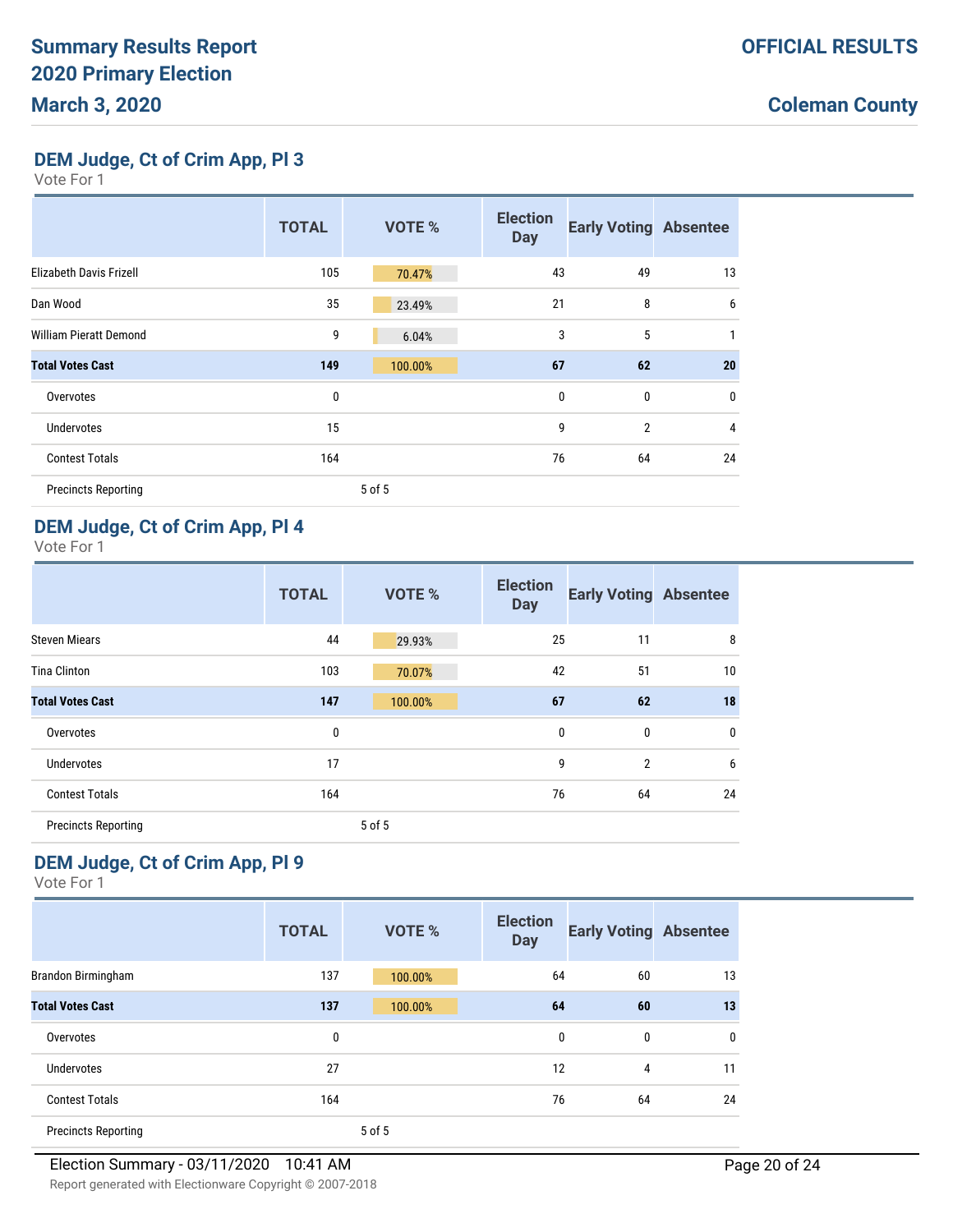**DEM Member, State BoE, Dist 15**

Vote For 1

|                            | <b>TOTAL</b> | <b>VOTE %</b> | <b>Election</b><br><b>Day</b> | <b>Early Voting Absentee</b> |    |
|----------------------------|--------------|---------------|-------------------------------|------------------------------|----|
| John Betancourt            | 137          | 100.00%       | 62                            | 60                           | 15 |
| <b>Total Votes Cast</b>    | 137          | 100.00%       | 62                            | 60                           | 15 |
| Overvotes                  | 0            |               | 0                             | 0                            | 0  |
| <b>Undervotes</b>          | 27           |               | 14                            | 4                            | 9  |
| <b>Contest Totals</b>      | 164          |               | 76                            | 64                           | 24 |
| <b>Precincts Reporting</b> |              | 5 of 5        |                               |                              |    |

#### **DEM Proposition #1**

Vote For 1

|                            | <b>TOTAL</b> | VOTE %  | <b>Election</b><br><b>Day</b> | <b>Early Voting Absentee</b> |                |
|----------------------------|--------------|---------|-------------------------------|------------------------------|----------------|
| Yes                        | 145          | 92.95%  | 68                            | 60                           | 17             |
| <b>No</b>                  | 11           | 7.05%   | 5                             | 3                            | 3              |
| <b>Total Votes Cast</b>    | 156          | 100.00% | 73                            | 63                           | 20             |
| Overvotes                  | 0            |         | $\mathbf{0}$                  | $\mathbf{0}$                 | $\mathbf 0$    |
| <b>Undervotes</b>          | 8            |         | 3                             | 1                            | $\overline{4}$ |
| <b>Contest Totals</b>      | 164          |         | 76                            | 64                           | 24             |
| <b>Precincts Reporting</b> |              | 5 of 5  |                               |                              |                |

#### **DEM Proposition #2**

|                            | <b>TOTAL</b> | VOTE %  | <b>Election</b><br><b>Day</b> | <b>Early Voting Absentee</b> |                |
|----------------------------|--------------|---------|-------------------------------|------------------------------|----------------|
| Yes                        | 150          | 95.54%  | 70                            | 60                           | 20             |
| No                         | 7            | 4.46%   | 3                             | $\overline{2}$               | $\overline{2}$ |
| <b>Total Votes Cast</b>    | 157          | 100.00% | 73                            | 62                           | 22             |
| Overvotes                  | 0            |         | 0                             | $\bf{0}$                     | $\mathbf{0}$   |
| <b>Undervotes</b>          | 7            |         | 3                             | $\overline{2}$               | $\overline{2}$ |
| <b>Contest Totals</b>      | 164          |         | 76                            | 64                           | 24             |
| <b>Precincts Reporting</b> |              | 5 of 5  |                               |                              |                |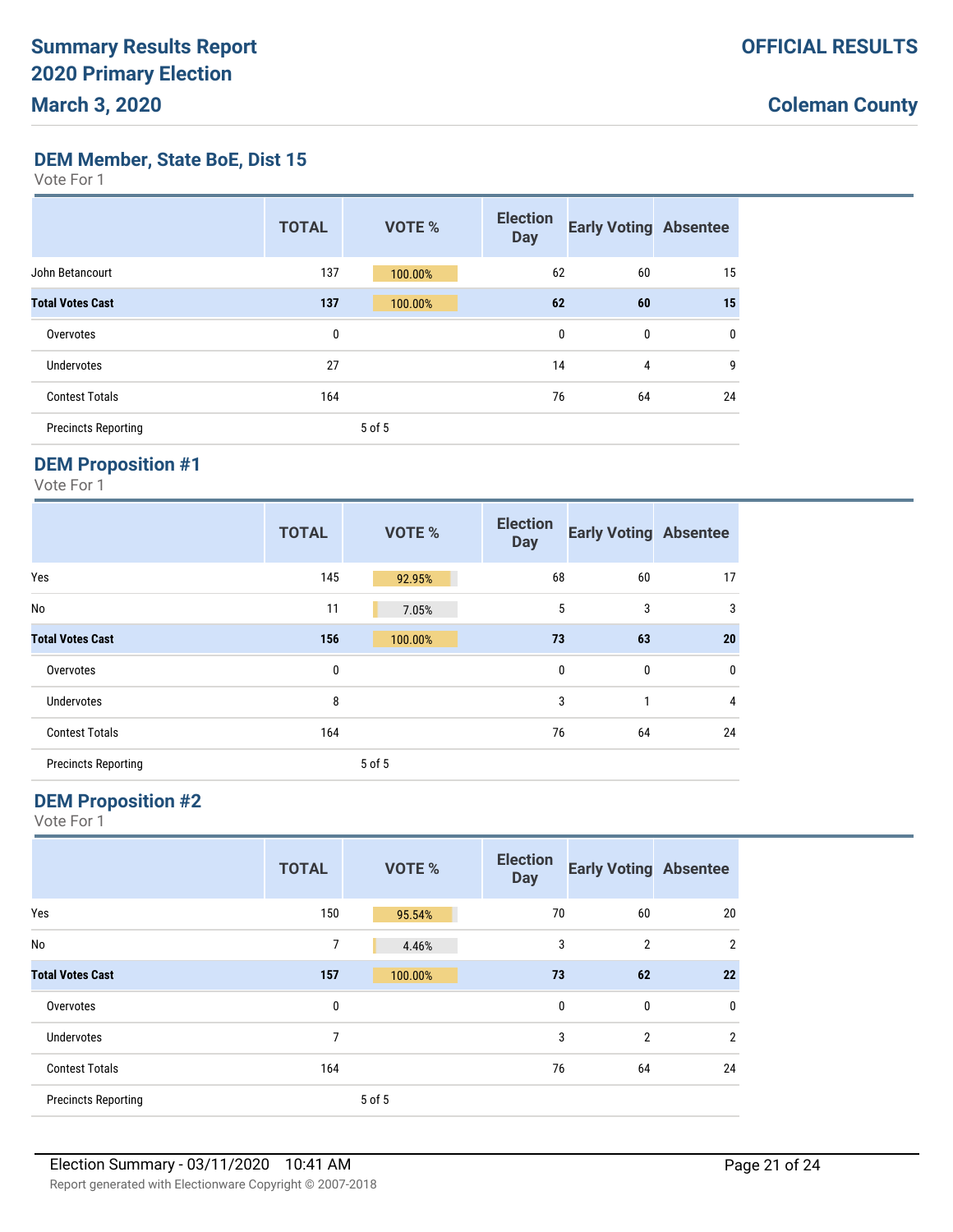### **DEM Proposition #3**

Vote For 1

|                            | <b>TOTAL</b> | VOTE %  | <b>Election</b><br><b>Day</b> | <b>Early Voting Absentee</b> |              |
|----------------------------|--------------|---------|-------------------------------|------------------------------|--------------|
| Yes                        | 155          | 98.73%  | 72                            | 63                           | 20           |
| No                         | 2            | 1.27%   | 1                             | $\mathbf{0}$                 | $\mathbf{1}$ |
| <b>Total Votes Cast</b>    | 157          | 100.00% | 73                            | 63                           | 21           |
| Overvotes                  | 0            |         | $\mathbf{0}$                  | $\mathbf{0}$                 | 0            |
| <b>Undervotes</b>          | 7            |         | 3                             | 1                            | 3            |
| <b>Contest Totals</b>      | 164          |         | 76                            | 64                           | 24           |
| <b>Precincts Reporting</b> |              | 5 of 5  |                               |                              |              |

# **DEM Proposition #4**

Vote For 1

|                            | <b>TOTAL</b> | VOTE %  | <b>Election</b><br><b>Day</b> | <b>Early Voting Absentee</b> |                |
|----------------------------|--------------|---------|-------------------------------|------------------------------|----------------|
| Yes                        | 147          | 96.71%  | 66                            | 61                           | 20             |
| No                         | 5            | 3.29%   | 3                             | $\overline{2}$               | $\mathbf 0$    |
| <b>Total Votes Cast</b>    | 152          | 100.00% | 69                            | 63                           | 20             |
| Overvotes                  | 0            |         | 0                             | 0                            | 0              |
| <b>Undervotes</b>          | 12           |         | 7                             | 1                            | $\overline{4}$ |
| <b>Contest Totals</b>      | 164          |         | 76                            | 64                           | 24             |
| <b>Precincts Reporting</b> |              | 5 of 5  |                               |                              |                |

### **DEM Proposition #5**

|                            | <b>TOTAL</b>   | <b>VOTE %</b> | <b>Election</b><br><b>Day</b> | <b>Early Voting Absentee</b> |              |
|----------------------------|----------------|---------------|-------------------------------|------------------------------|--------------|
| Yes                        | 153            | 98.71%        | 69                            | 63                           | 21           |
| No                         | $\overline{2}$ | 1.29%         | $\overline{2}$                | 0                            | 0            |
| <b>Total Votes Cast</b>    | 155            | 100.00%       | 71                            | 63                           | 21           |
| Overvotes                  | 0              |               | $\mathbf{0}$                  | 0                            | $\mathbf{0}$ |
| Undervotes                 | 9              |               | 5                             | 1                            | 3            |
| <b>Contest Totals</b>      | 164            |               | 76                            | 64                           | 24           |
| <b>Precincts Reporting</b> |                | 5 of 5        |                               |                              |              |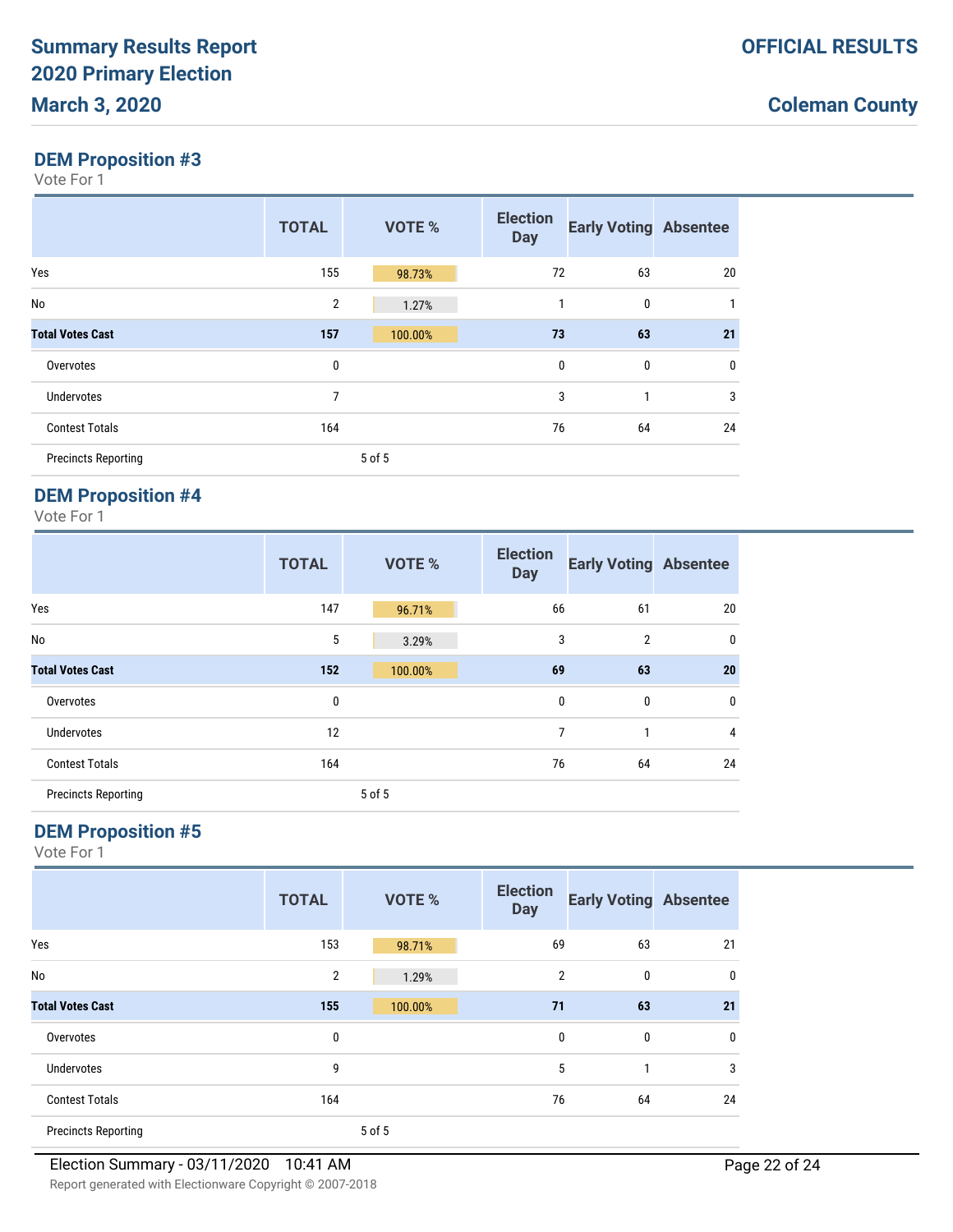#### **DEM Proposition #6**

Vote For 1

|                            | <b>TOTAL</b> | VOTE %  | <b>Election</b><br><b>Day</b> | <b>Early Voting Absentee</b> |                |
|----------------------------|--------------|---------|-------------------------------|------------------------------|----------------|
| Yes                        | 151          | 96.18%  | 70                            | 61                           | 20             |
| No                         | 6            | 3.82%   | 3                             | 1                            | $\overline{2}$ |
| <b>Total Votes Cast</b>    | 157          | 100.00% | 73                            | 62                           | 22             |
| Overvotes                  | 0            |         | $\mathbf{0}$                  | $\mathbf{0}$                 | 0              |
| <b>Undervotes</b>          | 7            |         | 3                             | $\overline{2}$               | $\overline{2}$ |
| <b>Contest Totals</b>      | 164          |         | 76                            | 64                           | 24             |
| <b>Precincts Reporting</b> |              | 5 of 5  |                               |                              |                |

# **DEM Proposition #7**

Vote For 1

|                            | <b>TOTAL</b> | VOTE %  | <b>Election</b><br><b>Day</b> | <b>Early Voting Absentee</b> |              |
|----------------------------|--------------|---------|-------------------------------|------------------------------|--------------|
| Yes                        | 151          | 96.79%  | 70                            | 61                           | 20           |
| No                         | 5            | 3.21%   | $\overline{2}$                | $\overline{2}$               | $\mathbf{1}$ |
| <b>Total Votes Cast</b>    | 156          | 100.00% | 72                            | 63                           | 21           |
| Overvotes                  | 0            |         | 0                             | 0                            | 0            |
| <b>Undervotes</b>          | 8            |         | 4                             | 1                            | 3            |
| <b>Contest Totals</b>      | 164          |         | 76                            | 64                           | 24           |
| <b>Precincts Reporting</b> |              | 5 of 5  |                               |                              |              |

### **DEM Proposition #8**

|                            | <b>TOTAL</b> | <b>VOTE %</b> | <b>Election</b><br><b>Day</b> | <b>Early Voting Absentee</b> |                |
|----------------------------|--------------|---------------|-------------------------------|------------------------------|----------------|
| Yes                        | 154          | 98.09%        | 70                            | 63                           | 21             |
| No                         | 3            | 1.91%         | $\overline{2}$                | 0                            |                |
| <b>Total Votes Cast</b>    | 157          | 100.00%       | 72                            | 63                           | 22             |
| Overvotes                  | 0            |               | $\mathbf{0}$                  | 0                            | 0              |
| Undervotes                 | 7            |               | 4                             | 1                            | $\overline{2}$ |
| <b>Contest Totals</b>      | 164          |               | 76                            | 64                           | 24             |
| <b>Precincts Reporting</b> |              | 5 of 5        |                               |                              |                |